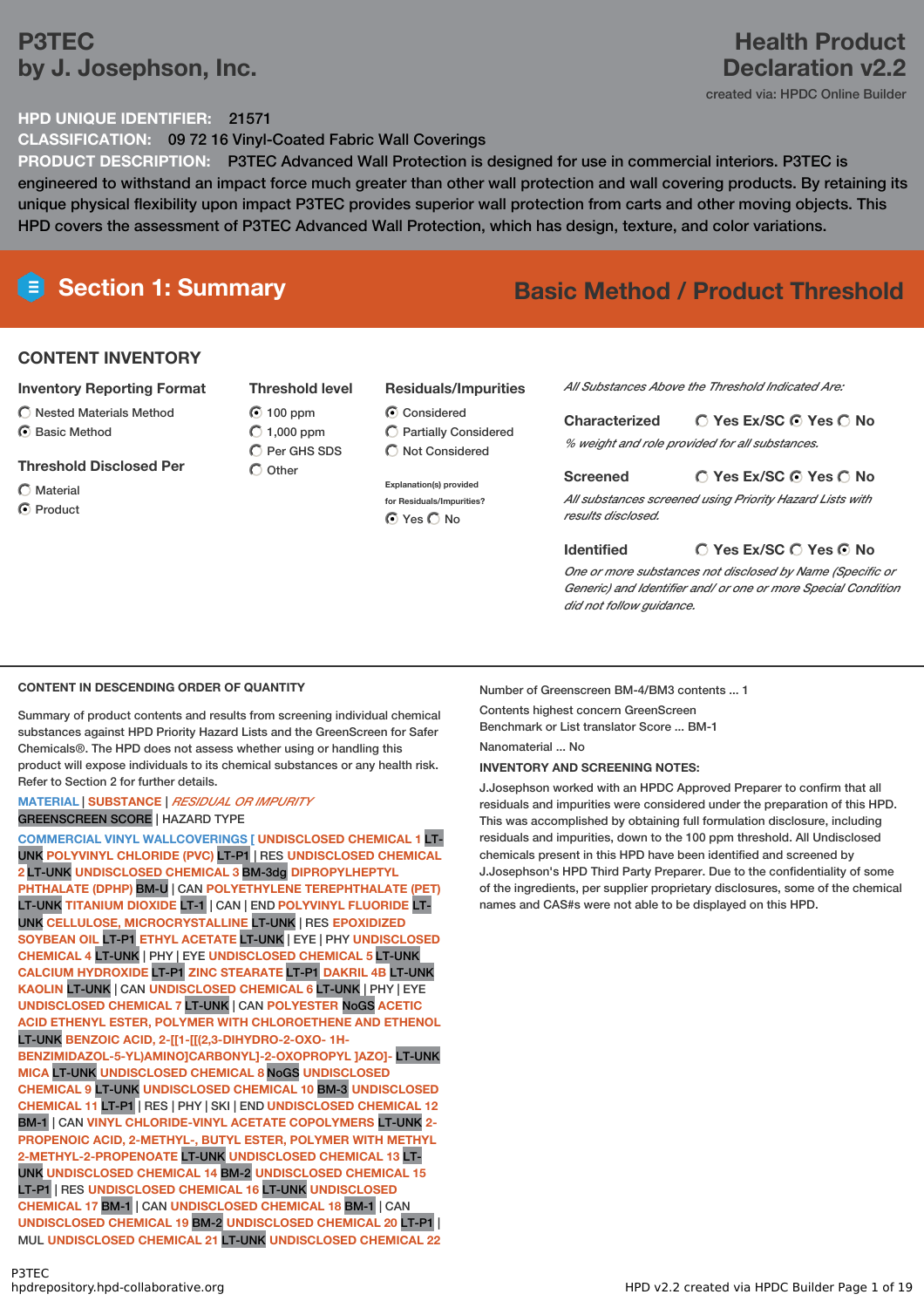LT-UNK **UNDISCLOSED CHEMICAL 23** NoGS **UNDISCLOSED CHEMICAL 24** LT-1 | MAM | GEN | CAN **UNDISCLOSED CHEMICAL 25** LT-UNK **UNDISCLOSED CHEMICAL 26** LT-P1 **PIGMENT ORANGE 36** LT-UNK **UNDISCLOSED CHEMICAL 27** LT-P1 | MUL **POLYETHYLENE** LT-UNK **UNDISCLOSED CHEMICAL 28** NoGS **SILICA GEL** LT-UNK **UNDISCLOSED CHEMICAL 29** LT-UNK **UNDISCLOSED CHEMICAL 30** LT-UNK **UNDISCLOSED CHEMICAL 31** BM-2 **]**

### **VOLATILE ORGANIC COMPOUND (VOC) CONTENT**

VOC Content data is not applicable for this product category.

## **CERTIFICATIONS AND COMPLIANCE** *See Section <sup>3</sup> for additional listings.*

VOC emissions: CDPH Standard Method V1.2 (Section 01350/CHPS) - Classroom & Office scenario LCA: Environmental Product Declaration (EPD) by SCS

### **CONSISTENCY WITH OTHER PROGRAMS**

Pre-checked for LEED v4 Material Ingredients Option 1

Third Party Verified?

**G** Yes  $O$  No

PREPARER: ToxServices LLC VERIFIER: SCS Global Services VERIFICATION #: qGE-4663

SCREENING DATE: 2020-08-04 PUBLISHED DATE: 2020-09-02 EXPIRY DATE: 2023-08-04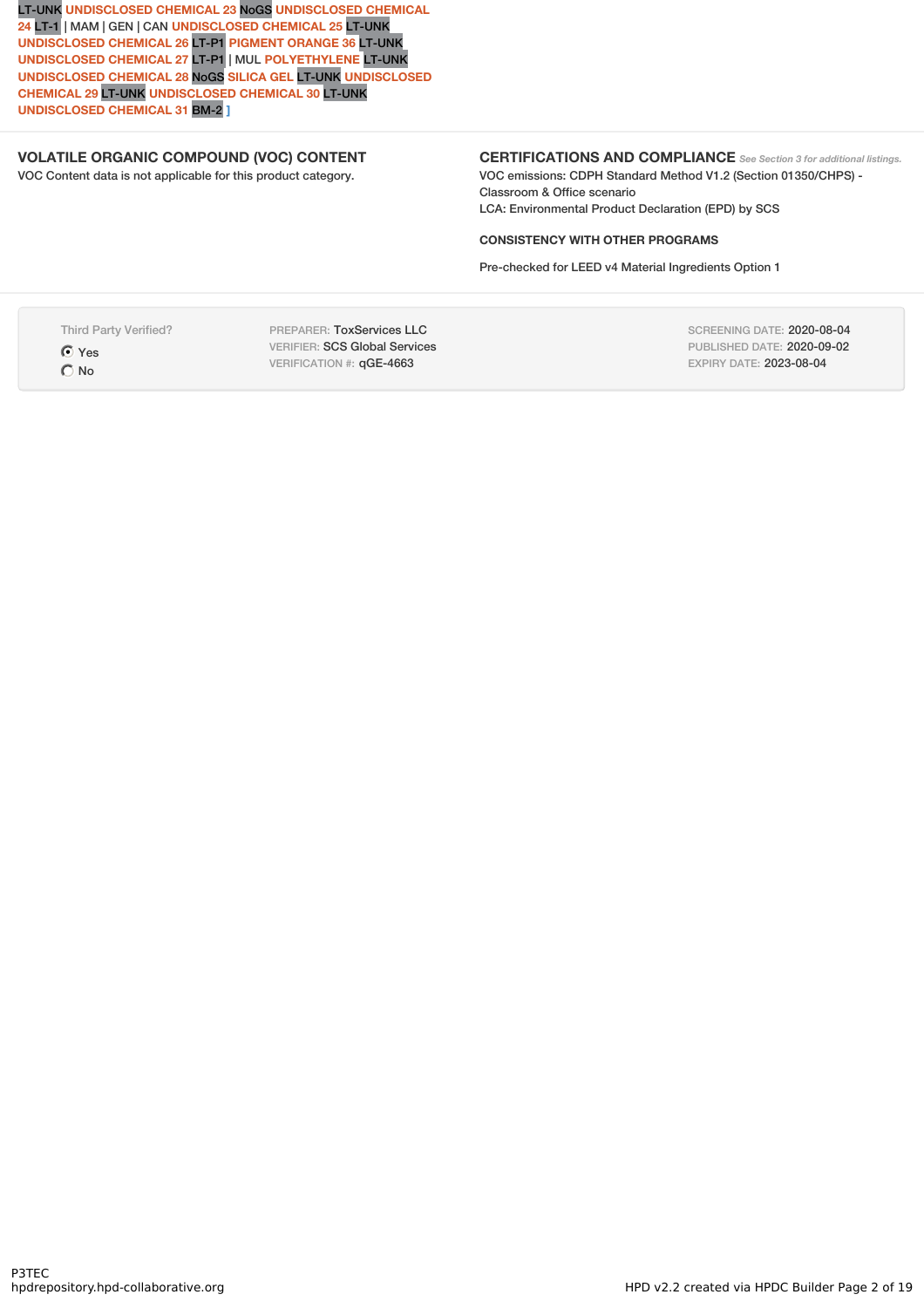This section lists contents in a product based on specific threshold(s) and reports detailed health information including hazards. This *HPD uses the inventory method indicated above, which is one of three possible methods:*

- *Basic Inventory method with Product-level threshold.*
- *Nested Material Inventory method with Product-level threshold*
- *Nested Material Inventory method with individual Material-level thresholds*

Definitions and requirements for the three inventory methods and requirements for each data field can be found in the HPD Open *Standard version 2.2, available on the HPDC website at: www.hpd-collaborative.org/hpd-2-2-standard*

## **COMMERCIAL VINYL WALLCOVERINGS**

PRODUCT THRESHOLD: 100 ppm **RESIDUALS** AND IMPURITIES CONSIDERED: Yes

RESIDUALS AND IMPURITIES NOTES: The manufacturer worked with a third party HPD Preparer to verify that all residual and impurities have been considered under this current HPD

OTHER PRODUCT NOTES:

| <b>UNDISCLOSED CHEMICAL 1</b>                                  |                        |                                   |                 | <b>ID:</b> Undisclosed                         |
|----------------------------------------------------------------|------------------------|-----------------------------------|-----------------|------------------------------------------------|
| HAZARD SCREENING METHOD: Pharos Chemical and Materials Library |                        | HAZARD SCREENING DATE: 2020-08-04 |                 |                                                |
| %: $25.5740 - 26.3940$                                         | <b>GS: LT-UNK</b>      | RC: None                          | NANO: No        | SUBSTANCE ROLE: Structure component            |
| <b>HAZARD TYPE</b>                                             | AGENCY AND LIST TITLES |                                   | <b>WARNINGS</b> |                                                |
| None found                                                     |                        |                                   |                 | No warnings found on HPD Priority Hazard Lists |

| <b>POLYVINYL CHLORIDE (PVC)</b> |                                                                | ID: 9002-86-2                                                      |
|---------------------------------|----------------------------------------------------------------|--------------------------------------------------------------------|
|                                 | HAZARD SCREENING METHOD: Pharos Chemical and Materials Library | HAZARD SCREENING DATE: 2020-08-04                                  |
| %: $22,0000 - 35,2000$          | $GS: LT-PI$                                                    | RC: None<br>nano: <b>No</b><br>SUBSTANCE ROLE: Structure component |
| <b>HAZARD TYPE</b>              | <b>AGENCY AND LIST TITLES</b>                                  | WARNINGS                                                           |
| <b>RESPIRATORY</b>              | <b>AOEC - Asthmagens</b>                                       | Asthmagen (Rs) - sensitizer-induced                                |
| <b>SUBSTANCE NOTES:</b>         |                                                                |                                                                    |
|                                 |                                                                |                                                                    |
| <b>UNDISCLOSED CHEMICAL 2</b>   |                                                                | <b>ID: Undisclosed</b>                                             |
|                                 | HAZARD SCREENING METHOD: Pharos Chemical and Materials Library | HAZARD SCREENING DATE: 2020-08-04                                  |
| %: 8.8920 - 8.8920              | GS: LT-UNK                                                     | RC: None<br>NANO: <b>No</b><br>SUBSTANCE ROLE: Structure component |
|                                 |                                                                |                                                                    |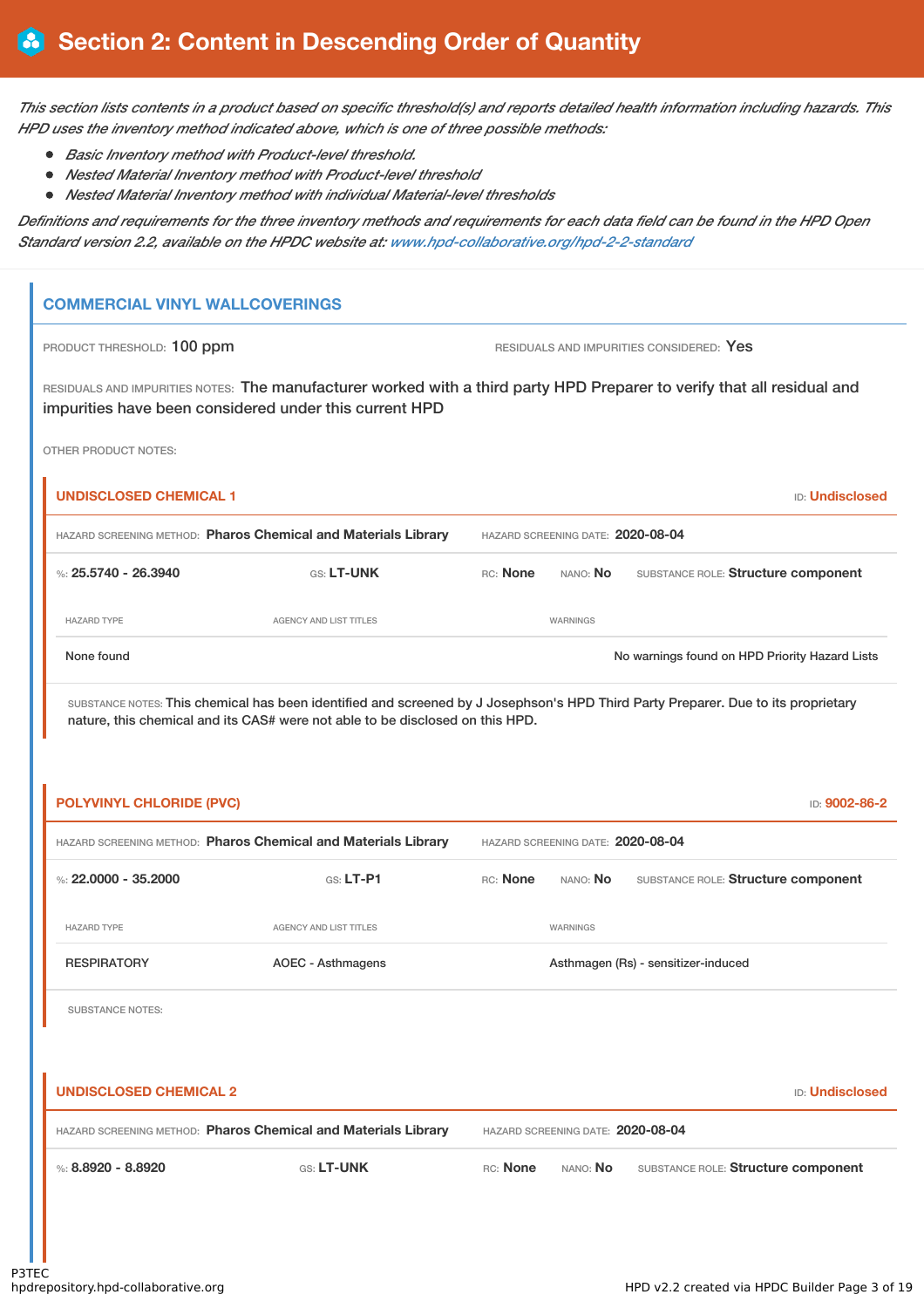HAZARD TYPE **AGENCY AND LIST TITLES** WARNINGS

SUBSTANCE NOTES: This chemical has been identified and screened by J Josephson's HPD Third Party Preparer. Due to its proprietary nature, this chemical and its CAS# were not able to be disclosed on this HPD.

| UNDISCLOSED CHEMICAL 3                                         |                        |                                   | <b>ID:</b> Undisclosed |                                                |
|----------------------------------------------------------------|------------------------|-----------------------------------|------------------------|------------------------------------------------|
| HAZARD SCREENING METHOD: Pharos Chemical and Materials Library |                        | HAZARD SCREENING DATE: 2020-08-04 |                        |                                                |
| %: $8.2700 - 8.6100$                                           | GS: <b>BM-3dg</b>      | RC: None                          | NANO: <b>No</b>        | SUBSTANCE ROLE: Structure component            |
| <b>HAZARD TYPE</b>                                             | AGENCY AND LIST TITLES |                                   | WARNINGS               |                                                |
| None found                                                     |                        |                                   |                        | No warnings found on HPD Priority Hazard Lists |

SUBSTANCE NOTES: This chemical has been identified and screened by J Josephson's HPD Third Party Preparer. Due to its proprietary nature, this chemical and its CAS# were not able to be disclosed on this HPD. The GreenScreen® Benchmark assessment score of BM-3dg was provided through the HPD 2.2 Builder Tool.

| DIPROPYLHEPTYL PHTHALATE (DPHP) |                                                                |          |                                   | ID: 53306-54-0                                                                                  |
|---------------------------------|----------------------------------------------------------------|----------|-----------------------------------|-------------------------------------------------------------------------------------------------|
|                                 | HAZARD SCREENING METHOD: Pharos Chemical and Materials Library |          | HAZARD SCREENING DATE: 2020-08-04 |                                                                                                 |
| %: 6.6000 - 11.0000             | GS: <b>BM-U</b>                                                | RC: None | NANO: <b>No</b>                   | SUBSTANCE ROLE: Structure component                                                             |
| <b>HAZARD TYPE</b>              | AGENCY AND LIST TITLES                                         |          | <b>WARNINGS</b>                   |                                                                                                 |
| <b>CANCER</b>                   | <b>MAK</b>                                                     |          |                                   | Carcinogen Group 3B - Evidence of carcinogenic effects<br>but not sufficient for classification |

SUBSTANCE NOTES: The GreenScreen® Benchmark assessment score of BM-U was provided through the HPD 2.2 Builder Tool.

| POLYETHYLENE TEREPHTHALATE (PET) |                                                                | ID: 25038-59-9                                              |
|----------------------------------|----------------------------------------------------------------|-------------------------------------------------------------|
|                                  | HAZARD SCREENING METHOD: Pharos Chemical and Materials Library | HAZARD SCREENING DATE: 2020-08-04                           |
| %: $4.0940 - 4.0940$             | GS: LT-UNK                                                     | RC: None<br>NANO: No<br>SUBSTANCE ROLE: Structure component |
| <b>HAZARD TYPE</b>               | <b>AGENCY AND LIST TITLES</b>                                  | WARNINGS                                                    |
| None found                       |                                                                | No warnings found on HPD Priority Hazard Lists              |
| <b>SUBSTANCE NOTES:</b>          |                                                                |                                                             |
|                                  |                                                                |                                                             |
| <b>TITANIUM DIOXIDE</b>          |                                                                | ID: 13463-67-7                                              |
|                                  | HAZARD SCREENING METHOD: Pharos Chemical and Materials Library | HAZARD SCREENING DATE: 2020-08-04                           |
| %: $2.2330 - 8.3930$             | $GS: LT-1$                                                     | RC: None<br>NANO: No<br>SUBSTANCE ROLE: Pigment             |
|                                  |                                                                |                                                             |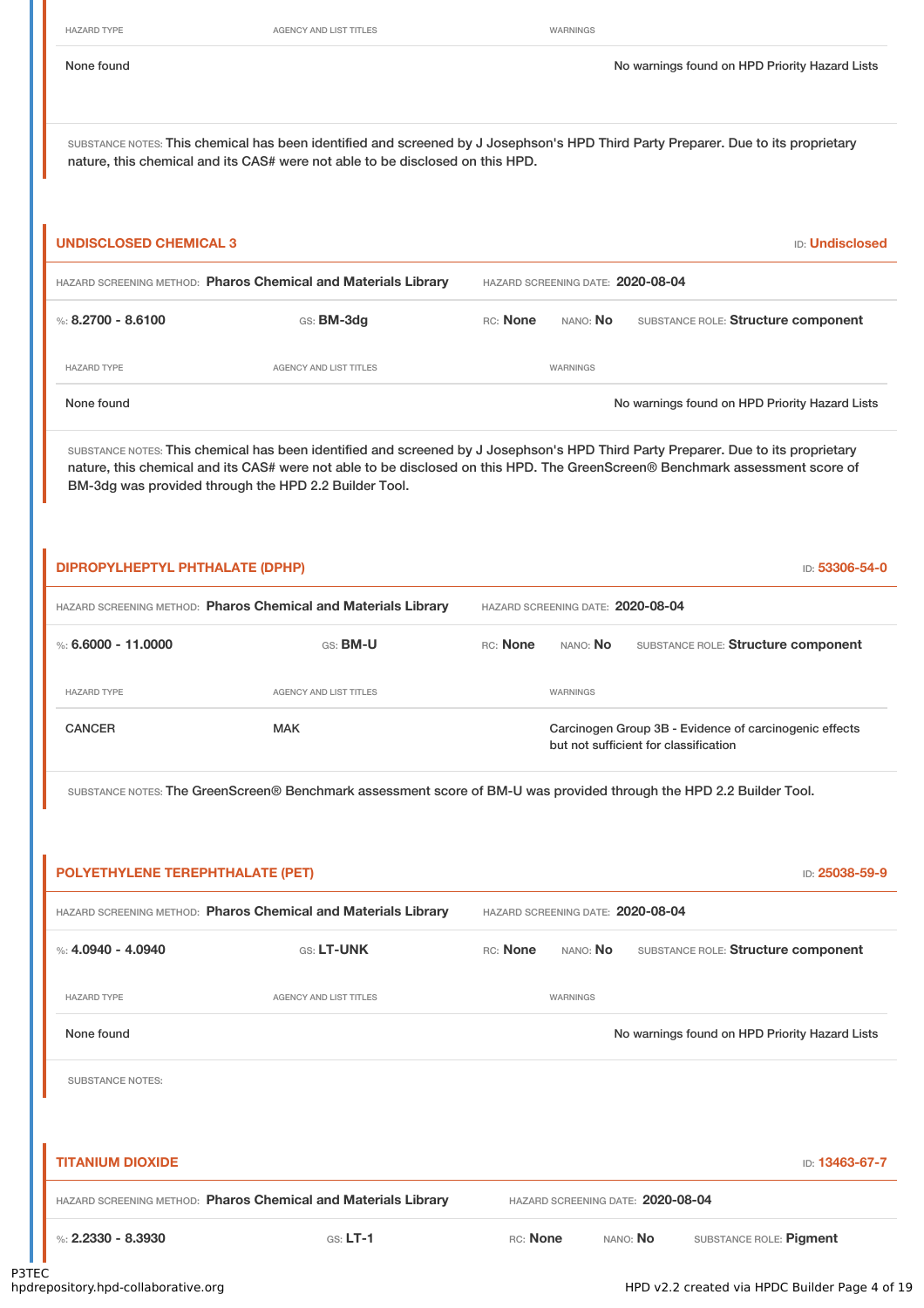| <b>HAZARD TYPE</b> | AGENCY AND LIST TITLES                       | WARNINGS                                                                                                |
|--------------------|----------------------------------------------|---------------------------------------------------------------------------------------------------------|
| <b>CANCER</b>      | US CDC - Occupational Carcinogens            | Occupational Carcinogen                                                                                 |
| <b>CANCER</b>      | CA EPA - Prop 65                             | Carcinogen - specific to chemical form or exposure route                                                |
| <b>CANCER</b>      | <b>IARC</b>                                  | Group 2B - Possibly carcinogenic to humans - inhaled from<br>occupational sources                       |
| <b>ENDOCRINE</b>   | <b>TEDX - Potential Endocrine Disruptors</b> | <b>Potential Endocrine Disruptor</b>                                                                    |
| <b>CANCER</b>      | <b>MAK</b>                                   | Carcinogen Group 3A - Evidence of carcinogenic effects<br>but not sufficient to establish MAK/BAT value |
| <b>CANCER</b>      | MAK                                          | Carcinogen Group 4 - Non-genotoxic carcinogen with low<br>risk under MAK/BAT levels                     |
|                    |                                              |                                                                                                         |

SUBSTANCE NOTES:

| <b>POLYVINYL FLUORIDE</b> |                                                                |          |                                   | ID: 24981-14-4                                 |
|---------------------------|----------------------------------------------------------------|----------|-----------------------------------|------------------------------------------------|
|                           | HAZARD SCREENING METHOD: Pharos Chemical and Materials Library |          | HAZARD SCREENING DATE: 2020-08-04 |                                                |
| %: $2.0000 - 2.0000$      | GS: LT-UNK                                                     | RC: None | NANO: <b>No</b>                   | SUBSTANCE ROLE: Structure component            |
| <b>HAZARD TYPE</b>        | AGENCY AND LIST TITLES                                         |          | WARNINGS                          |                                                |
| None found                |                                                                |          |                                   | No warnings found on HPD Priority Hazard Lists |
| <b>SUBSTANCE NOTES:</b>   |                                                                |          |                                   |                                                |

| <b>CELLULOSE, MICROCRYSTALLINE</b><br>ID: 9004-34-6 |                                                                |                                     |                                     |  |  |
|-----------------------------------------------------|----------------------------------------------------------------|-------------------------------------|-------------------------------------|--|--|
|                                                     | HAZARD SCREENING METHOD: Pharos Chemical and Materials Library | HAZARD SCREENING DATE: 2020-08-04   |                                     |  |  |
| %: 1.2060 - 1.2060                                  | GS: LT-UNK                                                     | RC: None<br>NANO: No                | SUBSTANCE ROLE: Structure component |  |  |
| <b>HAZARD TYPE</b>                                  | AGENCY AND LIST TITLES                                         | WARNINGS                            |                                     |  |  |
| <b>RESPIRATORY</b>                                  | AOEC - Asthmagens                                              | Asthmagen (Rs) - sensitizer-induced |                                     |  |  |
| <b>SUBSTANCE NOTES:</b>                             |                                                                |                                     |                                     |  |  |

**EPOXIDIZED SOYBEAN OIL** ID: **8013-07-8** HAZARD SCREENING METHOD: **Pharos Chemical and Materials Library** HAZARD SCREENING DATE: **2020-08-04** %: **1.1440 - 2.9040 GS: LT-P1** RC: None NANO: No SUBSTANCE ROLE: Structure component HAZARD TYPE AGENCY AND LIST TITLES WARNINGS None found Now arrings found No warnings found on HPD Priority Hazard Lists

SUBSTANCE NOTES: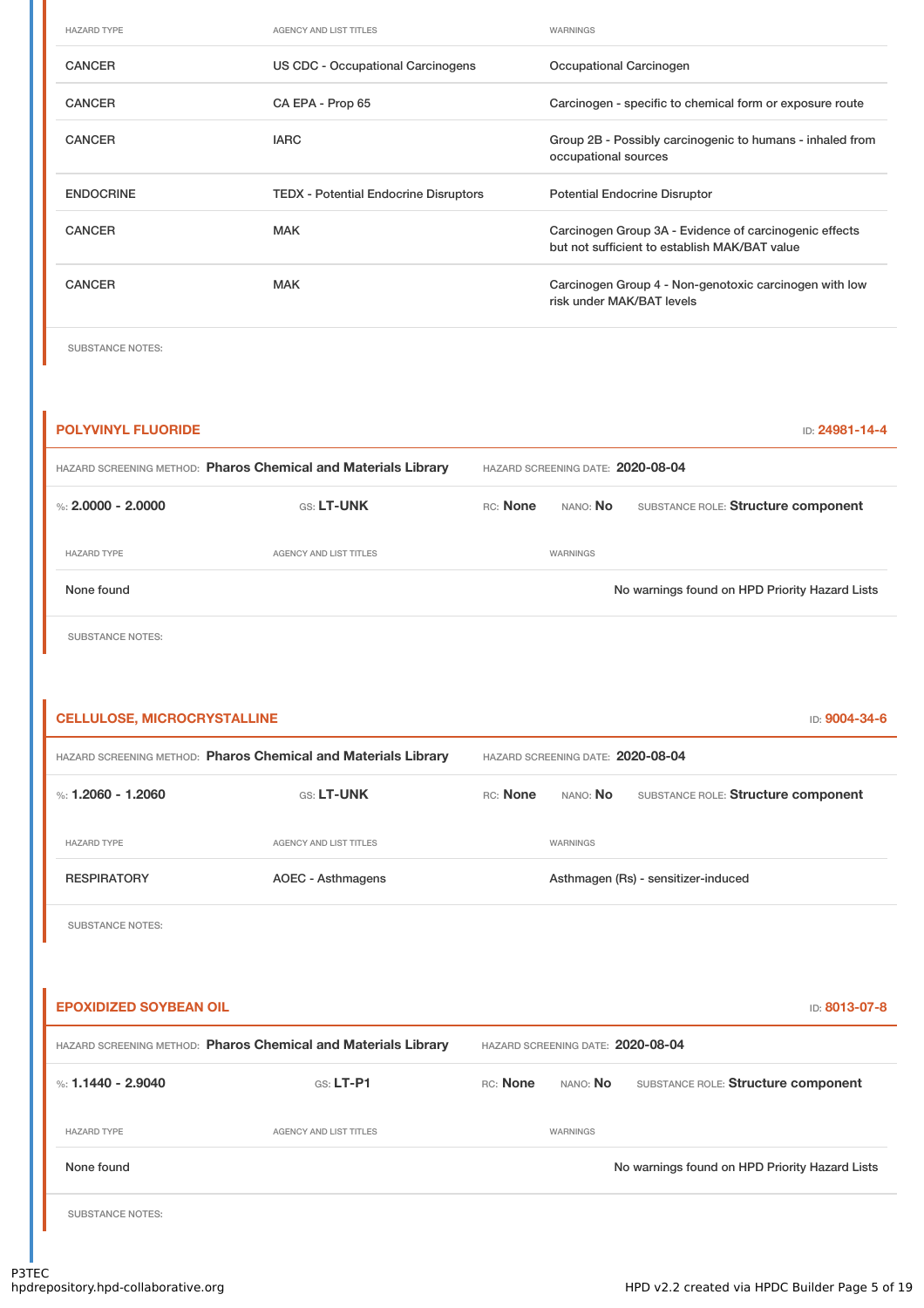| <b>HAZARD SCREENING METHOD: Pharos Chemical and Materials Library</b> |                         |          | HAZARD SCREENING DATE: 2020-08-04    |                                           |  |
|-----------------------------------------------------------------------|-------------------------|----------|--------------------------------------|-------------------------------------------|--|
| %: 1.1360 - 1.6400                                                    | <b>GS: LT-UNK</b>       | RC: None | NANO: No                             | SUBSTANCE ROLE: Pigment                   |  |
| <b>HAZARD TYPE</b>                                                    | AGENCY AND LIST TITLES  | WARNINGS |                                      |                                           |  |
| <b>EYE IRRITATION</b>                                                 | EU - GHS (H-Statements) |          | H319 - Causes serious eye irritation |                                           |  |
| PHYSICAL HAZARD (REACTIVE)                                            | EU - GHS (H-Statements) |          |                                      | H225 - Highly flammable liquid and vapour |  |

SUBSTANCE NOTES:

### **UNDISCLOSED CHEMICAL 4** ID: **Undisclosed**

| HAZARD SCREENING METHOD: Pharos Chemical and Materials Library |                         | HAZARD SCREENING DATE: 2020-08-04 |                                      |                                           |  |
|----------------------------------------------------------------|-------------------------|-----------------------------------|--------------------------------------|-------------------------------------------|--|
| %: 1.0980 - 1.5400                                             | <b>GS: LT-UNK</b>       | <b>RC:</b> None                   | NANO: No                             | SUBSTANCE ROLE: Pigment                   |  |
| <b>HAZARD TYPE</b>                                             | AGENCY AND LIST TITLES  | <b>WARNINGS</b>                   |                                      |                                           |  |
| PHYSICAL HAZARD (REACTIVE)                                     | EU - GHS (H-Statements) |                                   |                                      | H225 - Highly flammable liquid and vapour |  |
| <b>EYE IRRITATION</b>                                          | EU - GHS (H-Statements) |                                   | H319 - Causes serious eye irritation |                                           |  |

| <b>UNDISCLOSED CHEMICAL 5</b> |                                                                                                                                                                                                                    |          |                                   | <b>ID: Undisclosed</b>                         |
|-------------------------------|--------------------------------------------------------------------------------------------------------------------------------------------------------------------------------------------------------------------|----------|-----------------------------------|------------------------------------------------|
|                               | HAZARD SCREENING METHOD: Pharos Chemical and Materials Library                                                                                                                                                     |          | HAZARD SCREENING DATE: 2020-08-04 |                                                |
| %: $0.5850 - 0.5850$          | GS: LT-UNK                                                                                                                                                                                                         | RC: None | NANO: No                          | SUBSTANCE ROLE: Structure component            |
| <b>HAZARD TYPE</b>            | AGENCY AND LIST TITLES                                                                                                                                                                                             |          | WARNINGS                          |                                                |
| None found                    |                                                                                                                                                                                                                    |          |                                   | No warnings found on HPD Priority Hazard Lists |
|                               | SUBSTANCE NOTES: This chemical has been identified and screened by J Josephson's HPD Third Party Preparer. Due to its proprietary<br>nature, this chemical and its CAS# were not able to be disclosed on this HPD. |          |                                   |                                                |
| <b>CALCIUM HYDROXIDE</b>      |                                                                                                                                                                                                                    |          |                                   | ID: 1305-62-0                                  |
|                               | HAZARD SCREENING METHOD: Pharos Chemical and Materials Library                                                                                                                                                     |          | HAZARD SCREENING DATE: 2020-08-04 |                                                |
| %: $0.4400 - 2.2000$          | GS: LT-P1                                                                                                                                                                                                          | RC: None | NANO: No                          | SUBSTANCE ROLE: Structure component            |
| <b>HAZARD TYPE</b>            | AGENCY AND LIST TITLES                                                                                                                                                                                             |          | WARNINGS                          |                                                |
| None found                    |                                                                                                                                                                                                                    |          |                                   | No warnings found on HPD Priority Hazard Lists |
|                               | SUBSTANCE NOTES: Used interchangeably with zinc stearate (CAS #557-05-1)                                                                                                                                           |          |                                   |                                                |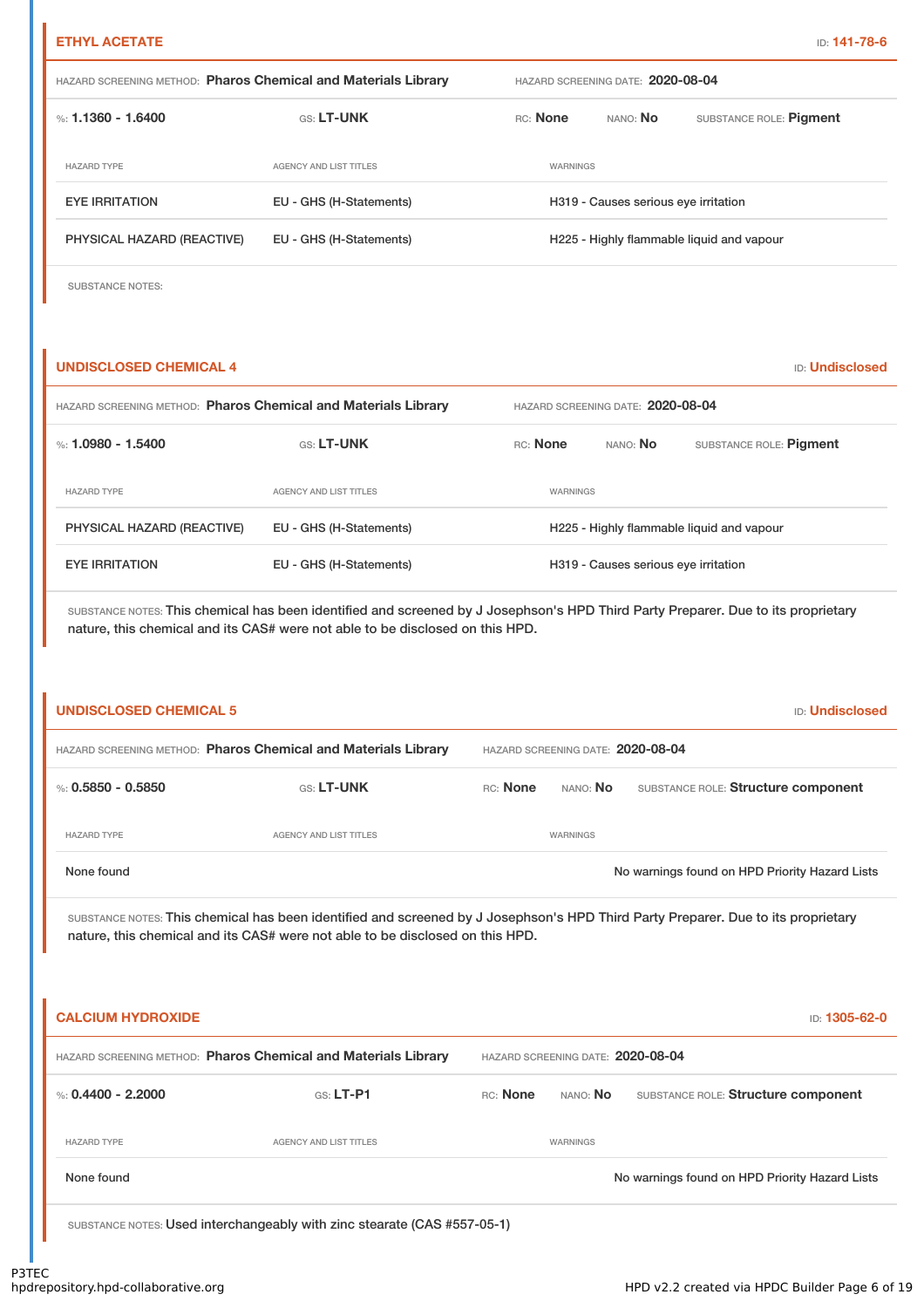| <b>ZINC STEARATE</b>          |                                                                               | ID: 557-05-1                                                                                                                      |
|-------------------------------|-------------------------------------------------------------------------------|-----------------------------------------------------------------------------------------------------------------------------------|
|                               | HAZARD SCREENING METHOD: Pharos Chemical and Materials Library                | HAZARD SCREENING DATE: 2020-08-04                                                                                                 |
| %: $0.4400 - 2.2000$          | $GS: LT-P1$                                                                   | RC: None<br>SUBSTANCE ROLE: Structure component<br>NANO: No                                                                       |
| <b>HAZARD TYPE</b>            | AGENCY AND LIST TITLES                                                        | WARNINGS                                                                                                                          |
| None found                    |                                                                               | No warnings found on HPD Priority Hazard Lists                                                                                    |
|                               | SUBSTANCE NOTES: Used interchangeably with calcium hydroxide (CAS #1305-62-0) |                                                                                                                                   |
|                               |                                                                               |                                                                                                                                   |
| <b>DAKRIL 4B</b>              |                                                                               | ID: 25852-37-3                                                                                                                    |
|                               | HAZARD SCREENING METHOD: Pharos Chemical and Materials Library                | HAZARD SCREENING DATE: 2020-08-04                                                                                                 |
| %: $0.4400 - 2.2000$          | GS: LT-UNK                                                                    | RC: None<br>NANO: No<br>SUBSTANCE ROLE: Structure component                                                                       |
| <b>HAZARD TYPE</b>            | AGENCY AND LIST TITLES                                                        | WARNINGS                                                                                                                          |
| None found                    |                                                                               | No warnings found on HPD Priority Hazard Lists                                                                                    |
| <b>SUBSTANCE NOTES:</b>       |                                                                               |                                                                                                                                   |
|                               |                                                                               |                                                                                                                                   |
| <b>KAOLIN</b>                 |                                                                               | ID: 1332-58-7                                                                                                                     |
|                               | HAZARD SCREENING METHOD: Pharos Chemical and Materials Library                | HAZARD SCREENING DATE: 2020-08-04                                                                                                 |
| %: $0.4400 - 6.6000$          | GS: LT-UNK                                                                    | RC: None<br>SUBSTANCE ROLE: Structure component<br>NANO: No                                                                       |
| <b>HAZARD TYPE</b>            | AGENCY AND LIST TITLES                                                        | WARNINGS                                                                                                                          |
| <b>CANCER</b>                 | <b>MAK</b>                                                                    | Carcinogen Group 3B - Evidence of carcinogenic effects<br>but not sufficient for classification                                   |
| <b>SUBSTANCE NOTES:</b>       |                                                                               |                                                                                                                                   |
|                               |                                                                               |                                                                                                                                   |
| <b>UNDISCLOSED CHEMICAL 6</b> |                                                                               | <b>ID: Undisclosed</b>                                                                                                            |
|                               | HAZARD SCREENING METHOD: Pharos Chemical and Materials Library                | HAZARD SCREENING DATE: 2020-08-04                                                                                                 |
| %: $0.3360 - 0.4980$          | GS: LT-UNK                                                                    | RC: None<br>SUBSTANCE ROLE: Pigment<br>NANO: <b>No</b>                                                                            |
| <b>HAZARD TYPE</b>            | AGENCY AND LIST TITLES                                                        | WARNINGS                                                                                                                          |
| PHYSICAL HAZARD (REACTIVE)    | EU - GHS (H-Statements)                                                       | H225 - Highly flammable liquid and vapour                                                                                         |
| <b>EYE IRRITATION</b>         | EU - GHS (H-Statements)                                                       | H319 - Causes serious eye irritation                                                                                              |
|                               |                                                                               | SUBSTANCE NOTES: This chemical has been identified and screened by J Josephson's HPD Third Party Preparer. Due to its proprietary |

nature, this chemical and its CAS# were not able to be disclosed on this HPD.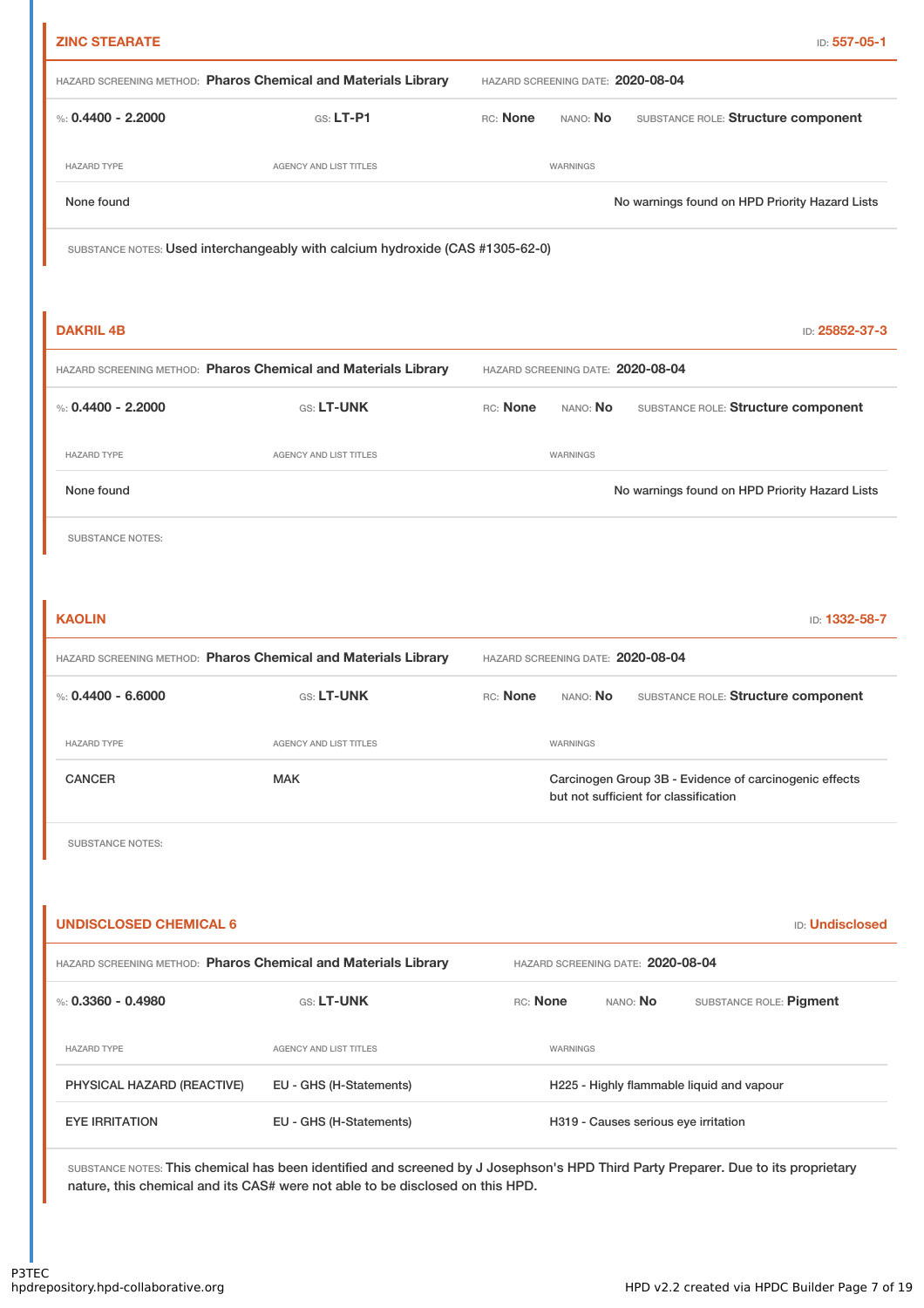| <b>UNDISCLOSED CHEMICAL 7</b> |                                                                                                       | <b>ID: Undisclosed</b>                                                                                                            |
|-------------------------------|-------------------------------------------------------------------------------------------------------|-----------------------------------------------------------------------------------------------------------------------------------|
|                               | HAZARD SCREENING METHOD: Pharos Chemical and Materials Library                                        | HAZARD SCREENING DATE: 2020-08-04                                                                                                 |
| %: $0.3000 - 0.3000$          | GS: LT-UNK                                                                                            | RC: None<br>NANO: No<br>SUBSTANCE ROLE: Pigment                                                                                   |
| <b>HAZARD TYPE</b>            | AGENCY AND LIST TITLES                                                                                | WARNINGS                                                                                                                          |
| <b>CANCER</b>                 | <b>MAK</b>                                                                                            | Carcinogen Group 3B - Evidence of carcinogenic effects<br>but not sufficient for classification                                   |
|                               | nature, this chemical and its CAS# were not able to be disclosed on this HPD.                         | SUBSTANCE NOTES: This chemical has been identified and screened by J Josephson's HPD Third Party Preparer. Due to its proprietary |
| <b>POLYESTER</b>              |                                                                                                       | ID: 113669-95-7                                                                                                                   |
|                               | HAZARD SCREENING METHOD: Pharos Chemical and Materials Library                                        | HAZARD SCREENING DATE: 2020-08-04                                                                                                 |
| %: $0.3000 - 0.3000$          | GS: NoGS                                                                                              | RC: None<br>SUBSTANCE ROLE: Structure component<br>NANO: No                                                                       |
| <b>HAZARD TYPE</b>            | AGENCY AND LIST TITLES                                                                                | WARNINGS                                                                                                                          |
| None found                    |                                                                                                       | No warnings found on HPD Priority Hazard Lists                                                                                    |
| <b>SUBSTANCE NOTES:</b>       |                                                                                                       |                                                                                                                                   |
| <b>AND ETHENOL</b>            | ACETIC ACID ETHENYL ESTER, POLYMER WITH CHLOROETHENE                                                  | ID: 25086-48-0                                                                                                                    |
|                               | HAZARD SCREENING METHOD: Pharos Chemical and Materials Library                                        | HAZARD SCREENING DATE: 2020-08-04                                                                                                 |
| %: $0.2810 - 0.2880$          | GS: LT-UNK                                                                                            | RC: None<br>NANO: No<br>SUBSTANCE ROLE: Structure component                                                                       |
| <b>HAZARD TYPE</b>            | AGENCY AND LIST TITLES                                                                                | WARNINGS                                                                                                                          |
| None found                    |                                                                                                       | No warnings found on HPD Priority Hazard Lists                                                                                    |
| <b>SUBSTANCE NOTES:</b>       |                                                                                                       |                                                                                                                                   |
|                               |                                                                                                       |                                                                                                                                   |
|                               | BENZOIC ACID, 2-[[1-[[(2,3-DIHYDRO-2-OXO- 1H-BENZIMIDAZOL-5-<br>YL)AMINO]CARBONYL]-2-OXOPROPYL ]AZO]- | ID: 31837-42-0                                                                                                                    |
|                               | HAZARD SCREENING METHOD: Pharos Chemical and Materials Library                                        | HAZARD SCREENING DATE: 2020-08-04                                                                                                 |
| %: $0.2320 - 0.2320$          | GS: LT-UNK                                                                                            | SUBSTANCE ROLE: Pigment<br>RC:<br>NANO:<br><b>None</b><br><b>No</b>                                                               |
| <b>HAZARD TYPE</b>            | <b>AGENCY AND LIST TITLES</b>                                                                         | WARNINGS                                                                                                                          |
| None found                    |                                                                                                       | No warnings found on HPD Priority Hazard Lists                                                                                    |
|                               |                                                                                                       |                                                                                                                                   |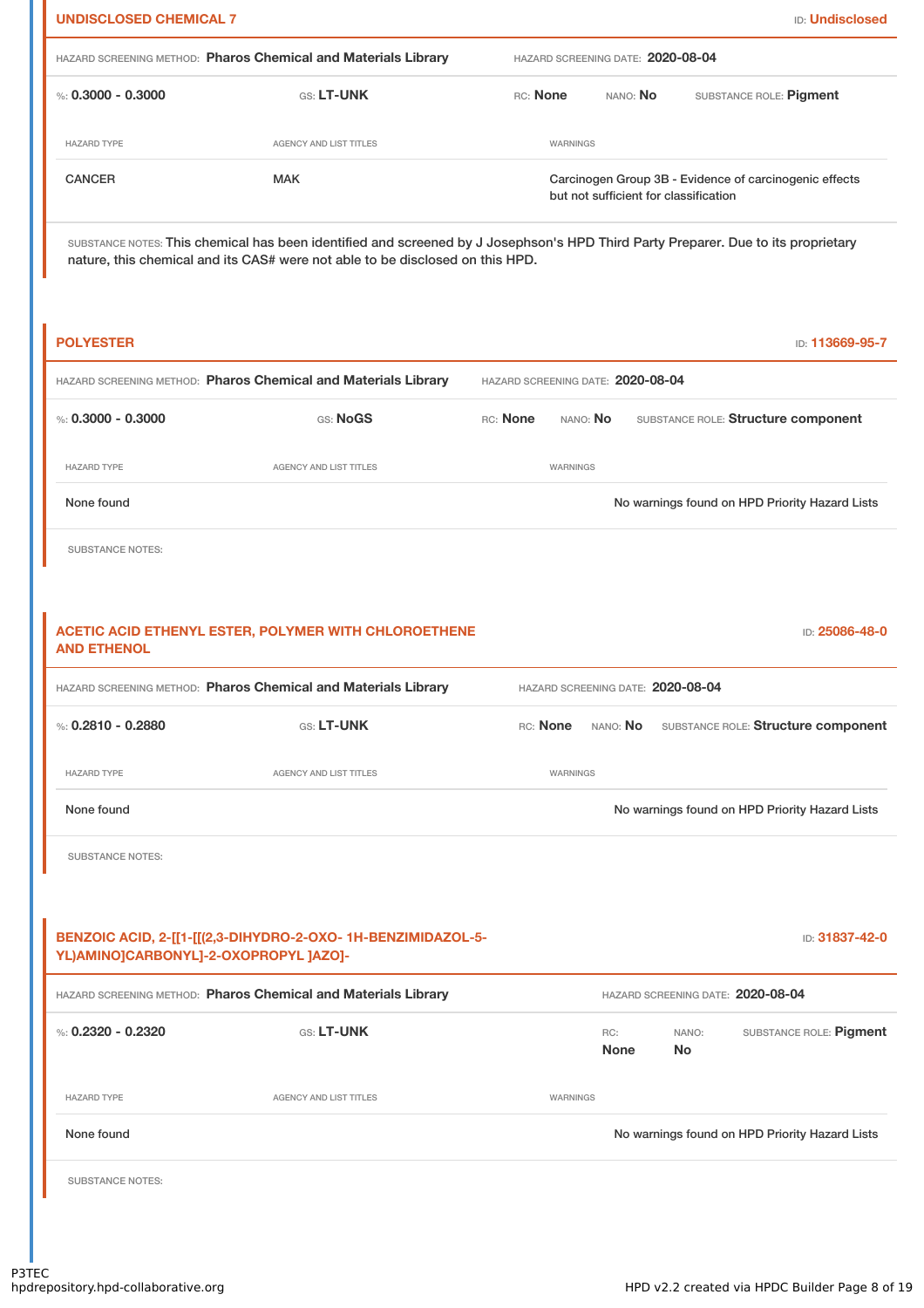|                                                                               | HAZARD SCREENING METHOD: Pharos Chemical and Materials Library                                                                                                                                                     | HAZARD SCREENING DATE: 2020-08-04 |          |  |                                                |
|-------------------------------------------------------------------------------|--------------------------------------------------------------------------------------------------------------------------------------------------------------------------------------------------------------------|-----------------------------------|----------|--|------------------------------------------------|
| %: $0.2160 - 0.3110$                                                          | GS: LT-UNK                                                                                                                                                                                                         | RC: None                          | NANO: No |  | SUBSTANCE ROLE: Pigment                        |
| <b>HAZARD TYPE</b>                                                            | AGENCY AND LIST TITLES                                                                                                                                                                                             | WARNINGS                          |          |  |                                                |
| None found                                                                    |                                                                                                                                                                                                                    |                                   |          |  | No warnings found on HPD Priority Hazard Lists |
| <b>SUBSTANCE NOTES:</b>                                                       |                                                                                                                                                                                                                    |                                   |          |  |                                                |
| <b>UNDISCLOSED CHEMICAL 8</b>                                                 |                                                                                                                                                                                                                    |                                   |          |  | <b>ID: Undisclosed</b>                         |
|                                                                               | HAZARD SCREENING METHOD: Pharos Chemical and Materials Library                                                                                                                                                     | HAZARD SCREENING DATE: 2020-08-04 |          |  |                                                |
| %: $0.1570 - 0.1880$                                                          | GS: NoGS                                                                                                                                                                                                           | RC: None<br>NANO: No              |          |  | SUBSTANCE ROLE: Structure component            |
| <b>HAZARD TYPE</b>                                                            | AGENCY AND LIST TITLES                                                                                                                                                                                             | WARNINGS                          |          |  |                                                |
| None found                                                                    |                                                                                                                                                                                                                    |                                   |          |  | No warnings found on HPD Priority Hazard Lists |
| nature, this chemical and its CAS# were not able to be disclosed on this HPD. |                                                                                                                                                                                                                    |                                   |          |  |                                                |
|                                                                               | HAZARD SCREENING METHOD: Pharos Chemical and Materials Library                                                                                                                                                     | HAZARD SCREENING DATE: 2020-08-04 |          |  | <b>ID: Undisclosed</b>                         |
|                                                                               | GS: LT-UNK                                                                                                                                                                                                         | RC: None<br>NANO: No              |          |  | SUBSTANCE ROLE: Structure component            |
| <b>HAZARD TYPE</b>                                                            | <b>AGENCY AND LIST TITLES</b>                                                                                                                                                                                      | WARNINGS                          |          |  |                                                |
| None found                                                                    |                                                                                                                                                                                                                    |                                   |          |  | No warnings found on HPD Priority Hazard Lists |
| <b>UNDISCLOSED CHEMICAL 9</b><br>%: $0.1140 - 0.1140$                         | SUBSTANCE NOTES: This chemical has been identified and screened by J Josephson's HPD Third Party Preparer. Due to its proprietary<br>nature, this chemical and its CAS# were not able to be disclosed on this HPD. |                                   |          |  |                                                |
| <b>UNDISCLOSED CHEMICAL 10</b>                                                |                                                                                                                                                                                                                    |                                   |          |  | <b>ID: Undisclosed</b>                         |
|                                                                               | HAZARD SCREENING METHOD: Pharos Chemical and Materials Library                                                                                                                                                     | HAZARD SCREENING DATE: 2020-08-04 |          |  |                                                |
|                                                                               | GS: BM-3                                                                                                                                                                                                           | RC: None                          | NANO: No |  | SUBSTANCE ROLE: Pigment                        |
| %: $0.1120 - 0.1120$<br><b>HAZARD TYPE</b>                                    | AGENCY AND LIST TITLES                                                                                                                                                                                             | WARNINGS                          |          |  |                                                |
| None found                                                                    |                                                                                                                                                                                                                    |                                   |          |  | No warnings found on HPD Priority Hazard Lists |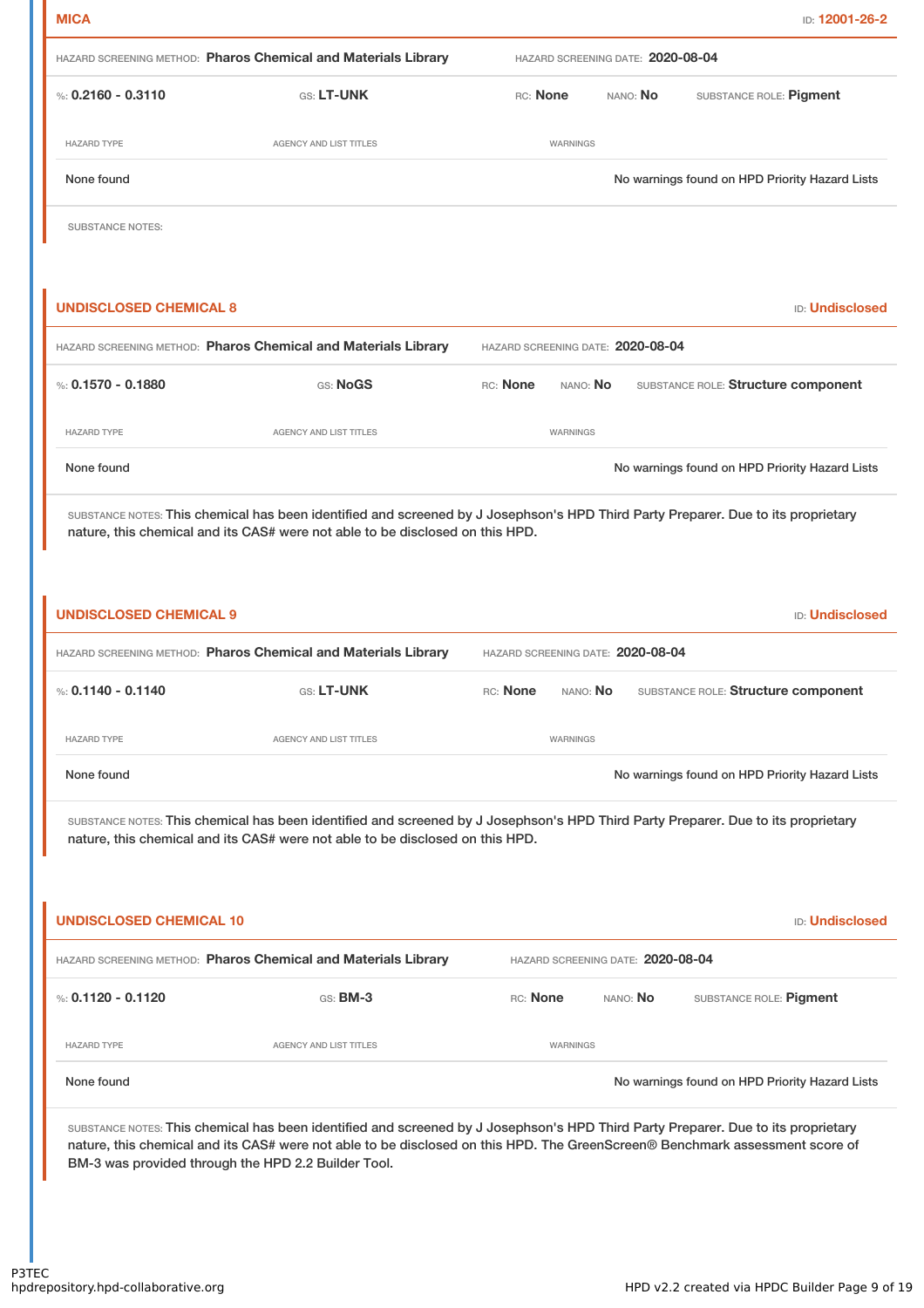| %: 0.1000 - 0.1000         | $GS: LT-P1$                                  | RC: None<br>NANO: No                                    | SUBSTANCE ROLE: Pigment |
|----------------------------|----------------------------------------------|---------------------------------------------------------|-------------------------|
| <b>HAZARD TYPE</b>         | <b>AGENCY AND LIST TITLES</b>                | WARNINGS                                                |                         |
| <b>RESPIRATORY</b>         | AOEC - Asthmagens                            | Asthmagen (Rs) - sensitizer-induced                     |                         |
| PHYSICAL HAZARD (REACTIVE) | EU - GHS (H-Statements)                      | H225 - Highly flammable liquid and vapour               |                         |
| <b>SKIN IRRITATION</b>     | EU - GHS (H-Statements)                      | H315 - Causes skin irritation                           |                         |
| <b>SKIN SENSITIZE</b>      | EU - GHS (H-Statements)                      | H317 - May cause an allergic skin reaction              |                         |
| <b>ENDOCRINE</b>           | <b>TEDX - Potential Endocrine Disruptors</b> | <b>Potential Endocrine Disruptor</b>                    |                         |
| <b>SKIN SENSITIZE</b>      | <b>MAK</b>                                   | Sensitizing Substance Sh - Danger of skin sensitization |                         |

| <b>ID: Undisclosed</b><br><b>UNDISCLOSED CHEMICAL 12</b>       |                                   |          |                 |                                        |
|----------------------------------------------------------------|-----------------------------------|----------|-----------------|----------------------------------------|
| HAZARD SCREENING METHOD: Pharos Chemical and Materials Library | HAZARD SCREENING DATE: 2020-08-04 |          |                 |                                        |
| %: $0.0920 - 0.0920$                                           | $GS:$ BM-1                        | RC: None | NANO: No        | SUBSTANCE ROLE: Structure component    |
| <b>HAZARD TYPE</b>                                             | AGENCY AND LIST TITLES            |          | <b>WARNINGS</b> |                                        |
| <b>CANCER</b>                                                  | GHS - Japan                       |          |                 | Carcinogenicity - Category 1A [H350]   |
| <b>CANCER</b>                                                  | GHS - Australia                   |          |                 | H350i - May cause cancer by inhalation |

SUBSTANCE NOTES: This chemical has been identified and screened by J Josephson's HPD Third Party Preparer. Due to its proprietary nature, this chemical and its CAS# were not able to be disclosed on this HPD. The GreenScreen® Benchmark assessment score of BM-1 was provided through the HPD 2.2 Builder Tool.

|                         | <b>VINYL CHLORIDE-VINYL ACETATE COPOLYMERS</b>                 |          |                                   | ID: 9003-22-9                                  |
|-------------------------|----------------------------------------------------------------|----------|-----------------------------------|------------------------------------------------|
|                         | HAZARD SCREENING METHOD: Pharos Chemical and Materials Library |          | HAZARD SCREENING DATE: 2020-08-04 |                                                |
| %: $0.0800 - 0.1160$    | GS: LT-UNK                                                     | RC: None | NANO: No                          | SUBSTANCE ROLE: Pigment                        |
| <b>HAZARD TYPE</b>      | AGENCY AND LIST TITLES                                         | WARNINGS |                                   |                                                |
| None found              |                                                                |          |                                   | No warnings found on HPD Priority Hazard Lists |
| <b>SUBSTANCE NOTES:</b> |                                                                |          |                                   |                                                |
|                         |                                                                |          |                                   |                                                |
| 2-METHYL-2-PROPENOATE   | 2-PROPENOIC ACID, 2-METHYL-, BUTYL ESTER, POLYMER WITH METHYL  |          |                                   | ID: 25608-33-7                                 |
|                         | HAZARD SCREENING METHOD: Pharos Chemical and Materials Library |          | HAZARD SCREENING DATE: 2020-08-04 |                                                |
|                         |                                                                |          |                                   |                                                |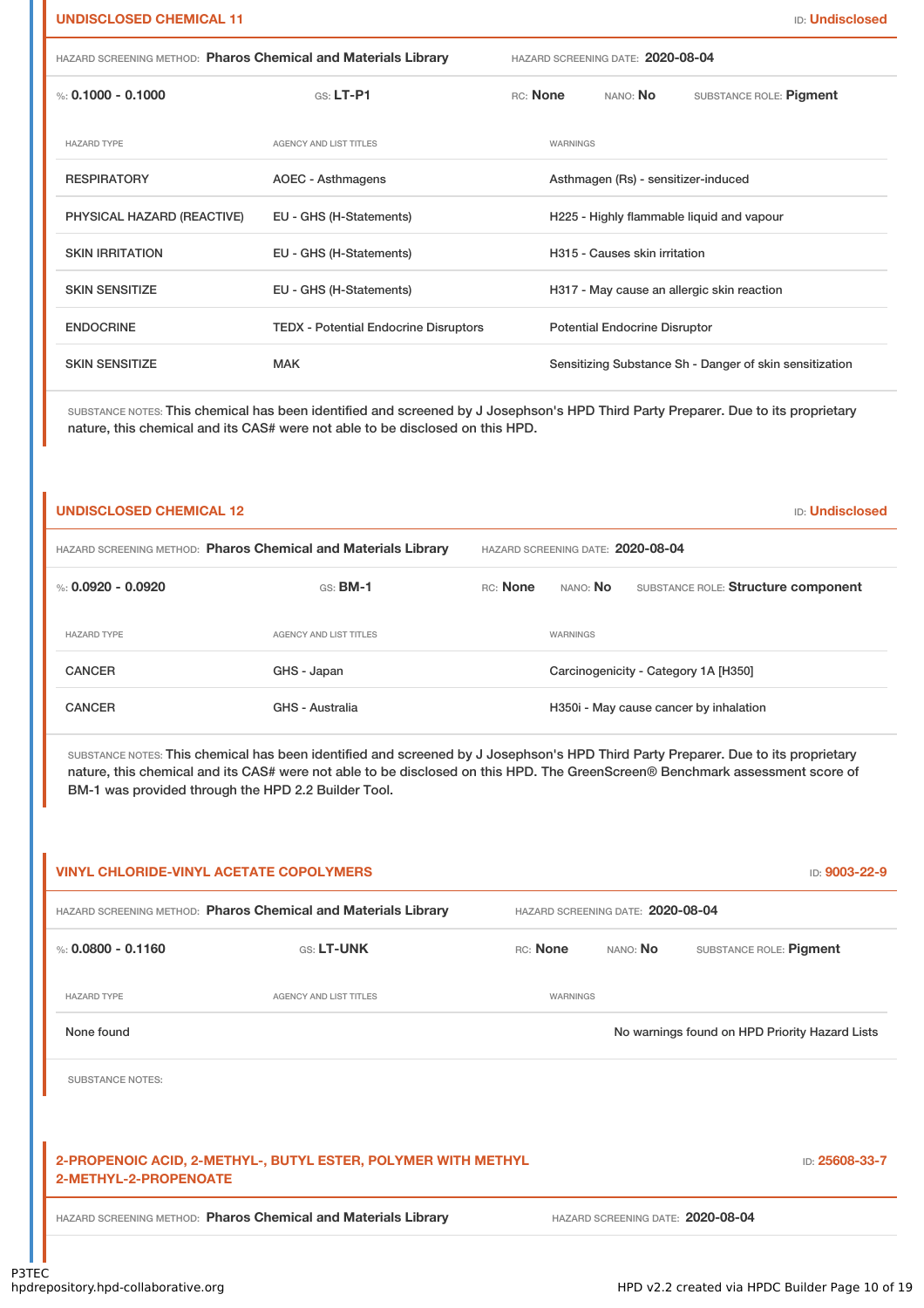| %: $0.0550 - 0.2600$    | GS: LT-UNK             | RC:<br><b>None</b> | NANO:<br><b>No</b> | SUBSTANCE ROLE: Structure<br>component         |
|-------------------------|------------------------|--------------------|--------------------|------------------------------------------------|
| <b>HAZARD TYPE</b>      | AGENCY AND LIST TITLES | WARNINGS           |                    |                                                |
| None found              |                        |                    |                    | No warnings found on HPD Priority Hazard Lists |
| <b>SUBSTANCE NOTES:</b> |                        |                    |                    |                                                |

| UNDISCLOSED CHEMICAL 13<br><b>ID:</b> Undisclosed              |                                   |                 |                 |                                                |
|----------------------------------------------------------------|-----------------------------------|-----------------|-----------------|------------------------------------------------|
| HAZARD SCREENING METHOD: Pharos Chemical and Materials Library | HAZARD SCREENING DATE: 2020-08-04 |                 |                 |                                                |
| %: 0.0540 - 0.0540                                             | <b>GS: LT-UNK</b>                 | <b>RC:</b> None | NANO: <b>No</b> | SUBSTANCE ROLE: Pigment                        |
| <b>HAZARD TYPE</b>                                             | AGENCY AND LIST TITLES            | <b>WARNINGS</b> |                 |                                                |
| None found                                                     |                                   |                 |                 | No warnings found on HPD Priority Hazard Lists |

| <b>UNDISCLOSED CHEMICAL 14</b>                                 |                        |                                   |                 | <b>ID:</b> Undisclosed                         |
|----------------------------------------------------------------|------------------------|-----------------------------------|-----------------|------------------------------------------------|
| HAZARD SCREENING METHOD: Pharos Chemical and Materials Library |                        | HAZARD SCREENING DATE: 2020-08-04 |                 |                                                |
| %: 0.0530 - 0.0530                                             | $GS:$ BM-2             | RC: None                          | NANO: <b>No</b> | SUBSTANCE ROLE: Structure component            |
| <b>HAZARD TYPE</b>                                             | AGENCY AND LIST TITLES |                                   | <b>WARNINGS</b> |                                                |
| None found                                                     |                        |                                   |                 | No warnings found on HPD Priority Hazard Lists |

SUBSTANCE NOTES: This chemical has been identified and screened by J Josephson's HPD Third Party Preparer. Due to its proprietary nature, this chemical and its CAS# were not able to be disclosed on this HPD. The GreenScreen® Benchmark assessment score of BM-2 was provided through the HPD 2.2 Builder Tool.

| <b>UNDISCLOSED CHEMICAL 15</b>                                                                                                                                                                                     |                                                                |          |                 | <b>ID: Undisclosed</b>              |
|--------------------------------------------------------------------------------------------------------------------------------------------------------------------------------------------------------------------|----------------------------------------------------------------|----------|-----------------|-------------------------------------|
| HAZARD SCREENING METHOD: Pharos Chemical and Materials Library                                                                                                                                                     | HAZARD SCREENING DATE: 2020-08-04                              |          |                 |                                     |
| %: $0.0440 - 0.4400$                                                                                                                                                                                               | $G.S.$ LT-P1                                                   | RC: None | nano: <b>No</b> | SUBSTANCE ROLE: Structure component |
| <b>HAZARD TYPE</b>                                                                                                                                                                                                 | <b>AGENCY AND LIST TITLES</b>                                  |          | WARNINGS        |                                     |
| <b>RESPIRATORY</b>                                                                                                                                                                                                 | AOEC - Asthmagens                                              |          |                 | Asthmagen (Rs) - sensitizer-induced |
| SUBSTANCE NOTES: This chemical has been identified and screened by J Josephson's HPD Third Party Preparer. Due to its proprietary<br>nature, this chemical and its CAS# were not able to be disclosed on this HPD. |                                                                |          |                 |                                     |
| <b>UNDISCLOSED CHEMICAL 16</b>                                                                                                                                                                                     |                                                                |          |                 | <b>ID: Undisclosed</b>              |
|                                                                                                                                                                                                                    | HAZARD SCREENING METHOD: Pharos Chemical and Materials Library |          |                 | HAZARD SCREENING DATE: 2020-08-04   |
|                                                                                                                                                                                                                    |                                                                |          |                 |                                     |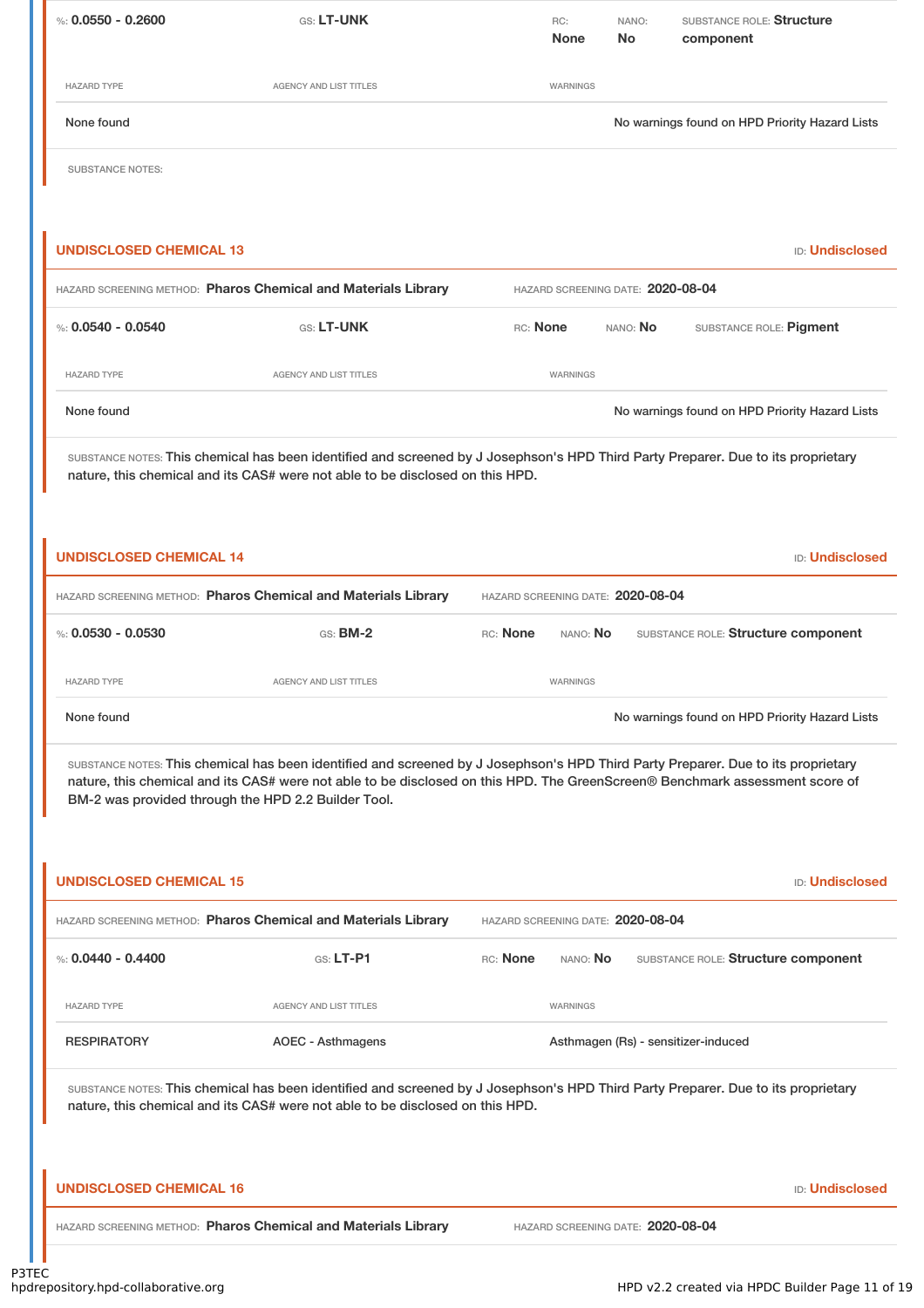| %: 0.0440 - 0.4400 | <b>GS: LT-UNK</b>      | RC: None | NANO: No | SUBSTANCE ROLE: Pigment                        |
|--------------------|------------------------|----------|----------|------------------------------------------------|
| <b>HAZARD TYPE</b> | AGENCY AND LIST TITLES | WARNINGS |          |                                                |
| None found         |                        |          |          | No warnings found on HPD Priority Hazard Lists |

### **UNDISCLOSED CHEMICAL 17** ID: **Undisclosed**

| HAZARD SCREENING METHOD: Pharos Chemical and Materials Library |                               | HAZARD SCREENING DATE: 2020-08-04                                                               |          |                         |  |
|----------------------------------------------------------------|-------------------------------|-------------------------------------------------------------------------------------------------|----------|-------------------------|--|
| %: 0.0440 - 0.4400                                             | $GS:$ BM-1                    | RC: None                                                                                        | NANO: No | SUBSTANCE ROLE: Pigment |  |
| <b>HAZARD TYPE</b>                                             | <b>AGENCY AND LIST TITLES</b> | WARNINGS                                                                                        |          |                         |  |
| <b>CANCER</b>                                                  | <b>MAK</b>                    | Carcinogen Group 3B - Evidence of carcinogenic effects<br>but not sufficient for classification |          |                         |  |

SUBSTANCE NOTES: This chemical has been identified and screened by J Josephson's HPD Third Party Preparer. Due to its proprietary nature, this chemical and its CAS# were not able to be disclosed on this HPD. The GreenScreen® Benchmark assessment score of BM-1 was provided through the HPD 2.2 Builder Tool.

# **UNDISCLOSED CHEMICAL 18** ID: **Undisclosed** HAZARD SCREENING METHOD: **Pharos Chemical and Materials Library** HAZARD SCREENING DATE: **2020-08-04** %: **0.0440 - 0.4400** GS: **BM-1** RC: **None** NANO: **No** SUBSTANCE ROLE: **Pigment** HAZARD TYPE THE RESERVED ON A SERVEY AND LIST TITLES THE RESERVED ON A MARNINGS CANCER US CDC - Occupational Carcinogens Occupational Carcinogen CANCER CA EPA - Prop 65 Carcinogen - specific to chemical form or exposure route CANCER **IARC** IARC **GROUP 2B - Possibly carcinogenic to humans - inhaled from** occupational sources CANCER MAK MAK Carcinogen Group 3B - Evidence of carcinogenic effects but not sufficient for classification

SUBSTANCE NOTES: This chemical has been identified and screened by J Josephson's HPD Third Party Preparer. Due to its proprietary nature, this chemical and its CAS# were not able to be disclosed on this HPD. The GreenScreen® Benchmark assessment score of BM-1 was provided through the HPD 2.2 Builder Tool.

# **UNDISCLOSED CHEMICAL 19** ID: **Undisclosed** HAZARD SCREENING METHOD: **Pharos Chemical and Materials Library** HAZARD SCREENING DATE: **2020-08-04** %: **0.0440 - 0.4400** GS: **BM-2** RC: **None** NANO: **No** SUBSTANCE ROLE: **Structure component** HAZARD TYPE **AGENCY AND LIST TITLES AGENCY AND LIST TITLES** None found Now are found to the Second Department on the North Control on HPD Priority Hazard Lists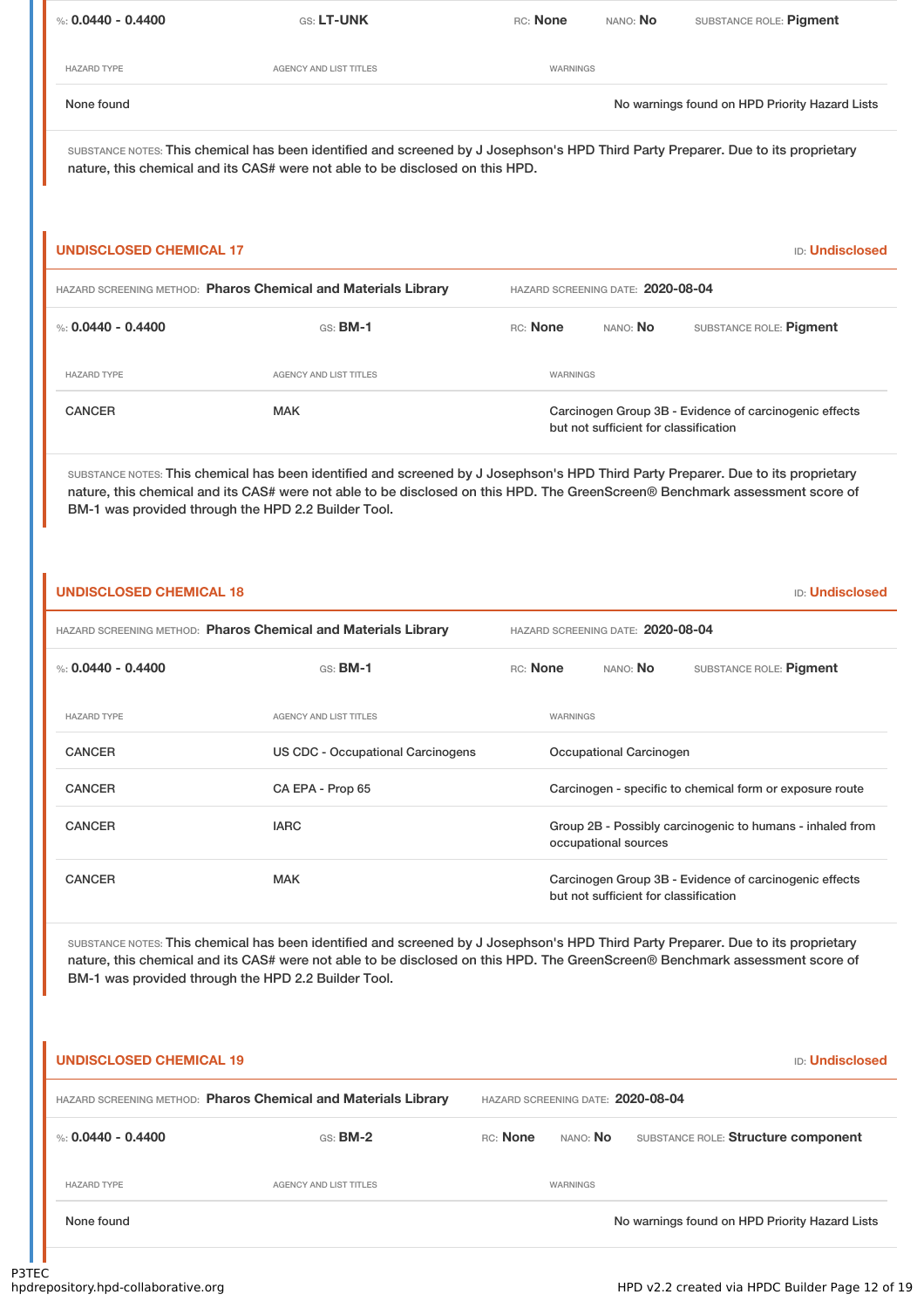SUBSTANCE NOTES: This chemical has been identified and screened by J Josephson's HPD Third Party Preparer. Due to its proprietary nature, this chemical and its CAS# were not able to be disclosed on this HPD. The GreenScreen® Benchmark assessment score of BM-2 was provided through the HPD 2.2 Builder Tool.

| <b>UNDISCLOSED CHEMICAL 20</b><br><b>ID:</b> Undisclosed       |                                                |                                   |          |                                   |                         |
|----------------------------------------------------------------|------------------------------------------------|-----------------------------------|----------|-----------------------------------|-------------------------|
| HAZARD SCREENING METHOD: Pharos Chemical and Materials Library |                                                | HAZARD SCREENING DATE: 2020-08-04 |          |                                   |                         |
| %: 0.0440 - 0.4400                                             | $G.S.$ LT-P1                                   | RC: None                          |          | NANO: No                          | SUBSTANCE ROLE: Pigment |
| <b>HAZARD TYPE</b>                                             | <b>AGENCY AND LIST TITLES</b>                  |                                   | WARNINGS |                                   |                         |
| <b>MULTIPLE</b>                                                | German FEA - Substances Hazardous to<br>Waters |                                   |          | Class 3 - Severe Hazard to Waters |                         |

SUBSTANCE NOTES: This chemical has been identified and screened by J Josephson's HPD Third Party Preparer. Due to its proprietary nature, this chemical and its CAS# were not able to be disclosed on this HPD.

| <b>UNDISCLOSED CHEMICAL 21</b>                                 |                                                                                                                                                                                                                    |                                   |                                   | <b>ID: Undisclosed</b>                         |  |
|----------------------------------------------------------------|--------------------------------------------------------------------------------------------------------------------------------------------------------------------------------------------------------------------|-----------------------------------|-----------------------------------|------------------------------------------------|--|
| HAZARD SCREENING METHOD: Pharos Chemical and Materials Library |                                                                                                                                                                                                                    | HAZARD SCREENING DATE: 2020-08-04 |                                   |                                                |  |
| %: $0.0440 - 0.4400$                                           | GS: LT-UNK                                                                                                                                                                                                         | RC: None                          | NANO: No                          | SUBSTANCE ROLE: Pigment                        |  |
| <b>HAZARD TYPE</b>                                             | <b>AGENCY AND LIST TITLES</b>                                                                                                                                                                                      | WARNINGS                          |                                   |                                                |  |
| None found                                                     |                                                                                                                                                                                                                    |                                   |                                   | No warnings found on HPD Priority Hazard Lists |  |
|                                                                | SUBSTANCE NOTES: This chemical has been identified and screened by J Josephson's HPD Third Party Preparer. Due to its proprietary<br>nature, this chemical and its CAS# were not able to be disclosed on this HPD. |                                   |                                   |                                                |  |
| <b>UNDISCLOSED CHEMICAL 22</b>                                 |                                                                                                                                                                                                                    |                                   |                                   | <b>ID: Undisclosed</b>                         |  |
|                                                                | HAZARD SCREENING METHOD: Pharos Chemical and Materials Library                                                                                                                                                     |                                   | HAZARD SCREENING DATE: 2020-08-04 |                                                |  |
| %: $0.0400 - 0.0400$                                           | GS: LT-UNK                                                                                                                                                                                                         | RC: None                          | NANO: No                          | SUBSTANCE ROLE: Pigment                        |  |
| <b>HAZARD TYPE</b>                                             | <b>AGENCY AND LIST TITLES</b>                                                                                                                                                                                      | WARNINGS                          |                                   |                                                |  |
| None found                                                     |                                                                                                                                                                                                                    |                                   |                                   | No warnings found on HPD Priority Hazard Lists |  |
|                                                                | SUBSTANCE NOTES: This chemical has been identified and screened by J Josephson's HPD Third Party Preparer. Due to its proprietary<br>nature, this chemical and its CAS# were not able to be disclosed on this HPD. |                                   |                                   |                                                |  |
| <b>UNDISCLOSED CHEMICAL 23</b>                                 |                                                                                                                                                                                                                    |                                   |                                   | <b>ID: Undisclosed</b>                         |  |
|                                                                | HAZARD SCREENING METHOD: Pharos Chemical and Materials Library                                                                                                                                                     | HAZARD SCREENING DATE: 2020-08-04 |                                   |                                                |  |
| %: $0.0340 - 0.3400$                                           | GS: NoGS                                                                                                                                                                                                           | <b>RC:</b> None<br>NANO: No       |                                   | SUBSTANCE ROLE: Structure component            |  |

HAZARD TYPE **AGENCY AND LIST TITLES AGENCY AND LIST TITLES** 

None found Nowarnings found on HPD Priority Hazard Lists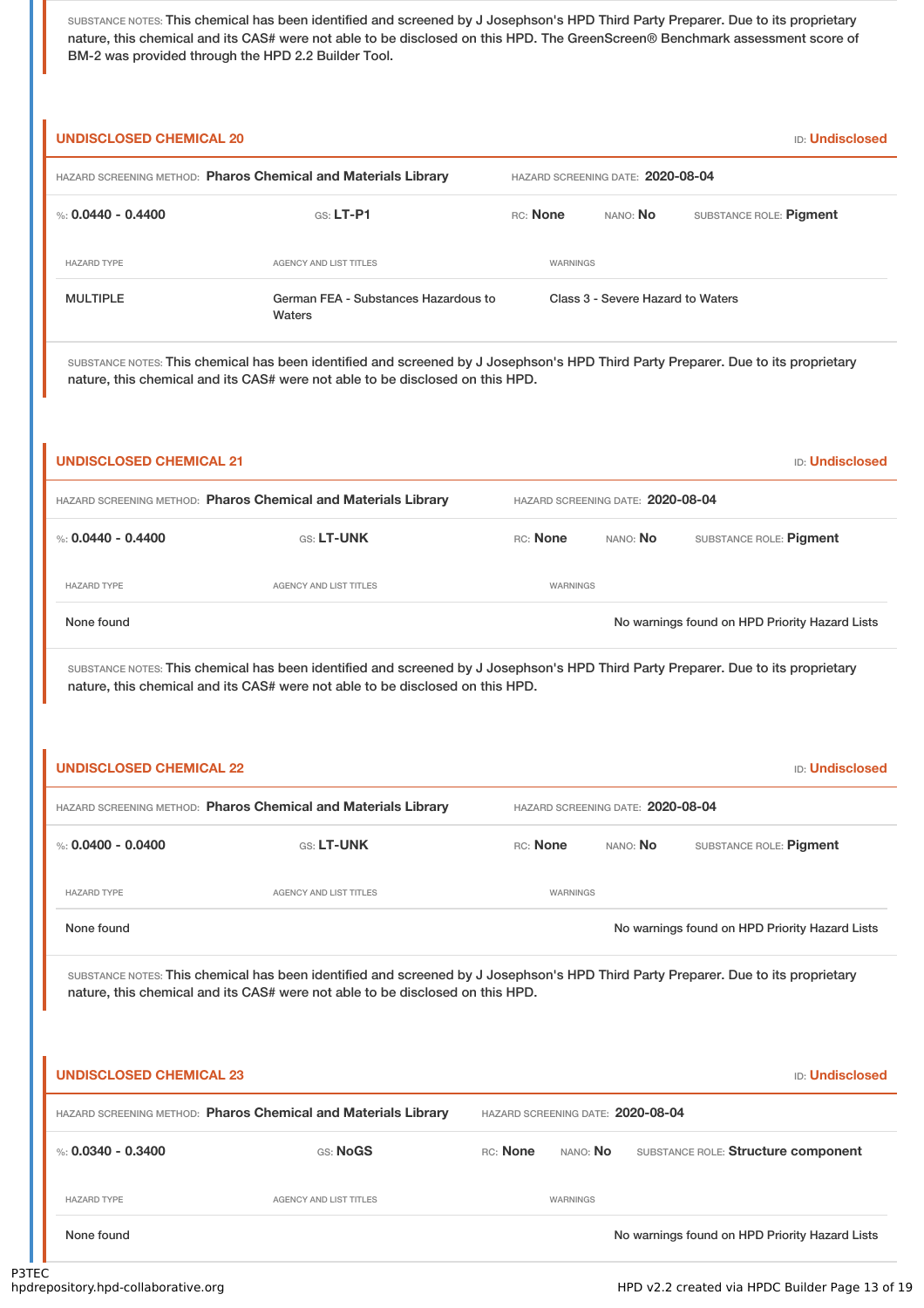| <b>UNDISCLOSED CHEMICAL 24</b><br><b>ID: Undisclosed</b>       |                                   |                                   |                                                                                                   |  |
|----------------------------------------------------------------|-----------------------------------|-----------------------------------|---------------------------------------------------------------------------------------------------|--|
| HAZARD SCREENING METHOD: Pharos Chemical and Materials Library |                                   | HAZARD SCREENING DATE: 2020-08-04 |                                                                                                   |  |
| %: $0.0340 - 0.1020$                                           | $GS: LT-1$                        | RC: None                          | NANO: No<br>SUBSTANCE ROLE: Structure component                                                   |  |
| <b>HAZARD TYPE</b>                                             | <b>AGENCY AND LIST TITLES</b>     |                                   | WARNINGS                                                                                          |  |
| <b>MAMMALIAN</b>                                               | EU - GHS (H-Statements)           |                                   | H304 - May be fatal if swallowed and enters airways                                               |  |
| <b>GENE MUTATION</b>                                           | EU - GHS (H-Statements)           |                                   | H340 - May cause genetic defects                                                                  |  |
| <b>CANCER</b>                                                  | EU - GHS (H-Statements)           |                                   | H350 - May cause cancer                                                                           |  |
| <b>CANCER</b>                                                  | <b>EU - REACH Annex XVII CMRs</b> |                                   | Carcinogen Category 2 - Substances which should be<br>regarded as if they are Carcinogenic to man |  |
| <b>GENE MUTATION</b>                                           | <b>EU - REACH Annex XVII CMRs</b> |                                   | Mutagen Category 2 - Substances which should be<br>regarded as if they are Mutagenic to man       |  |
| <b>CANCER</b>                                                  | <b>EU - Annex VI CMRs</b>         |                                   | Carcinogen Category 1B - Presumed Carcinogen based on<br>animal evidence                          |  |
| <b>GENE MUTATION</b>                                           | <b>EU - Annex VI CMRs</b>         |                                   | Mutagen - Category 1B                                                                             |  |
| <b>GENE MUTATION</b>                                           | GHS - Australia                   |                                   | H340 - May cause genetic defects                                                                  |  |
| <b>CANCER</b>                                                  | GHS - Australia                   |                                   | H350 - May cause cancer                                                                           |  |

SUBSTANCE NOTES: This chemical has been identified and screened by J Josephson's HPD Third Party Preparer. Due to its proprietary nature, this chemical and its CAS# were not able to be disclosed on this HPD.

| <b>UNDISCLOSED CHEMICAL 25</b>                                 |                                   |          |                 | <b>ID:</b> Undisclosed                         |
|----------------------------------------------------------------|-----------------------------------|----------|-----------------|------------------------------------------------|
| HAZARD SCREENING METHOD: Pharos Chemical and Materials Library | HAZARD SCREENING DATE: 2020-08-04 |          |                 |                                                |
| %: 0.0340 - 0.1020                                             | <b>GS: LT-UNK</b>                 | RC: None | NANO: <b>No</b> | SUBSTANCE ROLE: Structure component            |
| <b>HAZARD TYPE</b>                                             | AGENCY AND LIST TITLES            |          | <b>WARNINGS</b> |                                                |
| None found                                                     |                                   |          |                 | No warnings found on HPD Priority Hazard Lists |

| <b>UNDISCLOSED CHEMICAL 26</b>                                 |             |                                   |                 | <b>ID:</b> Undisclosed  |
|----------------------------------------------------------------|-------------|-----------------------------------|-----------------|-------------------------|
| HAZARD SCREENING METHOD: Pharos Chemical and Materials Library |             | HAZARD SCREENING DATE: 2020-08-04 |                 |                         |
| %: 0.0300 - 0.0300                                             | $GS: LT-PI$ | RC: None                          | NANO: <b>No</b> | SUBSTANCE ROLE: Pigment |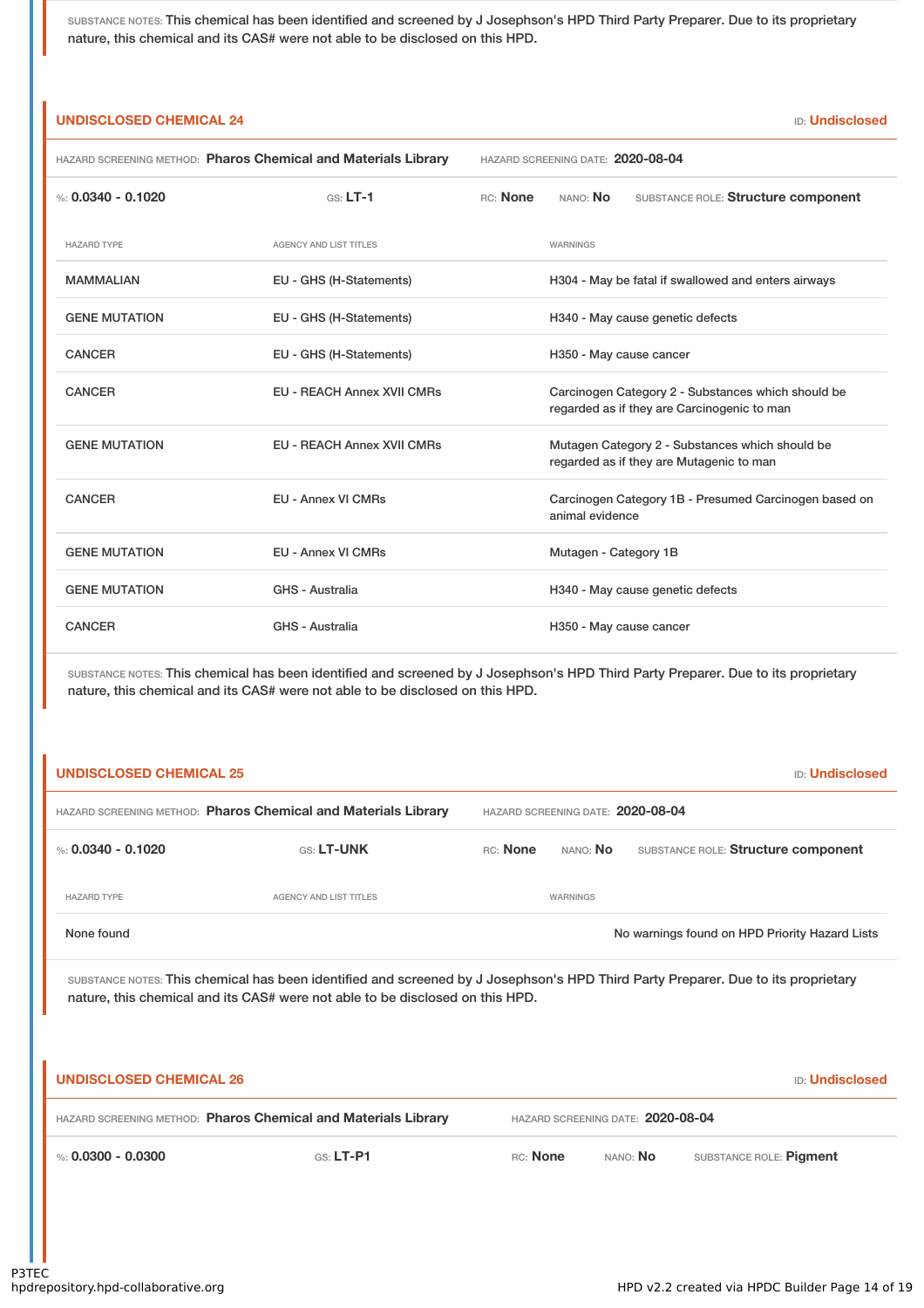HAZARD TYPE **AGENCY AND LIST TITLES** WARNINGS

None found Nowarnings found on HPD Priority Hazard Lists

SUBSTANCE NOTES: This chemical has been identified and screened by J Josephson's HPD Third Party Preparer. Due to its proprietary nature, this chemical and its CAS# were not able to be disclosed on this HPD.

| <b>PIGMENT ORANGE 36</b>         |                                                                |                                   |          | ID: 12236-62-3                                 |  |
|----------------------------------|----------------------------------------------------------------|-----------------------------------|----------|------------------------------------------------|--|
|                                  | HAZARD SCREENING METHOD: Pharos Chemical and Materials Library | HAZARD SCREENING DATE: 2020-08-04 |          |                                                |  |
| %: $0.0240 - 0.2560$             | GS: LT-UNK                                                     | RC: None                          | NANO: No | SUBSTANCE ROLE: Pigment                        |  |
| <b>HAZARD TYPE</b><br>None found | AGENCY AND LIST TITLES                                         | <b>WARNINGS</b>                   |          | No warnings found on HPD Priority Hazard Lists |  |
|                                  |                                                                |                                   |          |                                                |  |
| <b>SUBSTANCE NOTES:</b>          |                                                                |                                   |          |                                                |  |

| <b>UNDISCLOSED CHEMICAL 27</b><br><b>ID: Undisclosed</b>       |                                                |                 |                                   |                            |                         |  |
|----------------------------------------------------------------|------------------------------------------------|-----------------|-----------------------------------|----------------------------|-------------------------|--|
| HAZARD SCREENING METHOD: Pharos Chemical and Materials Library |                                                |                 | HAZARD SCREENING DATE: 2020-08-04 |                            |                         |  |
| %: $0.0200 - 0.0200$                                           | $G.S.$ LT-P1                                   | <b>RC:</b> None |                                   | NANO: No                   | SUBSTANCE ROLE: Pigment |  |
| <b>HAZARD TYPE</b>                                             | AGENCY AND LIST TITLES                         |                 | WARNINGS                          |                            |                         |  |
| <b>MULTIPLE</b>                                                | German FEA - Substances Hazardous to<br>Waters |                 |                                   | Class 2 - Hazard to Waters |                         |  |

| <b>POLYETHYLENE</b>            |                                                                |          |                                   | ID: 9002-88-4                                  |
|--------------------------------|----------------------------------------------------------------|----------|-----------------------------------|------------------------------------------------|
|                                | HAZARD SCREENING METHOD: Pharos Chemical and Materials Library |          | HAZARD SCREENING DATE: 2020-08-04 |                                                |
| %: $0.0160 - 0.0200$           | GS: LT-UNK                                                     | RC: None | NANO: No                          | SUBSTANCE ROLE: Pigment                        |
| <b>HAZARD TYPE</b>             | <b>AGENCY AND LIST TITLES</b>                                  | WARNINGS |                                   |                                                |
| None found                     |                                                                |          |                                   | No warnings found on HPD Priority Hazard Lists |
| <b>SUBSTANCE NOTES:</b>        |                                                                |          |                                   |                                                |
|                                |                                                                |          |                                   |                                                |
| <b>UNDISCLOSED CHEMICAL 28</b> |                                                                |          |                                   | <b>ID: Undisclosed</b>                         |
|                                | HAZARD SCREENING METHOD: Pharos Chemical and Materials Library |          | HAZARD SCREENING DATE: 2020-08-04 |                                                |
| %: $0.0140 - 0.0140$           | GS: NoGS                                                       | RC: None | NANO: No                          | SUBSTANCE ROLE: Pigment                        |
|                                |                                                                |          |                                   |                                                |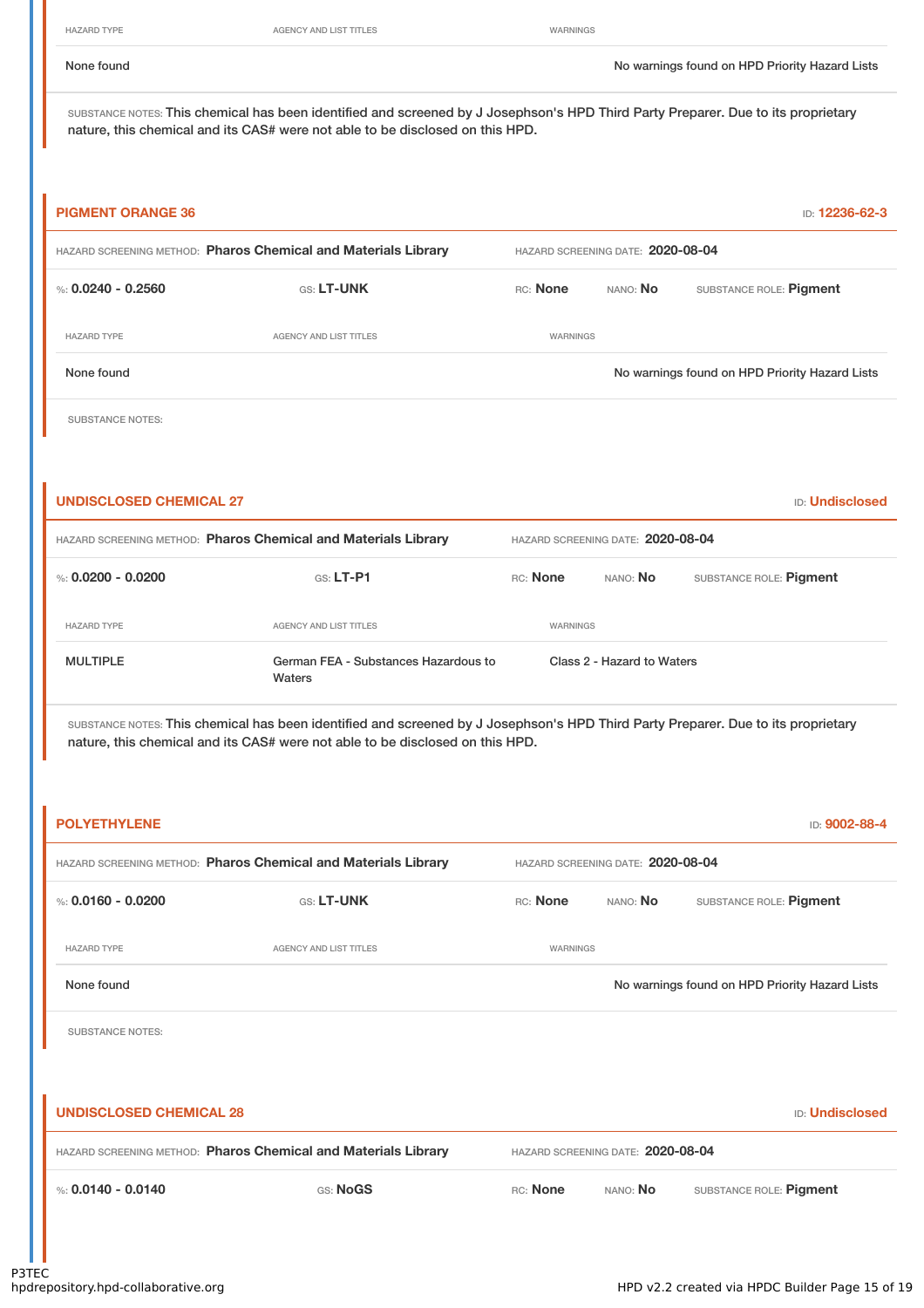None found Nowarnings found on HPD Priority Hazard Lists

SUBSTANCE NOTES: This chemical has been identified and screened by J Josephson's HPD Third Party Preparer. Due to its proprietary nature, this chemical and its CAS# were not able to be disclosed on this HPD.

| <b>SILICA GEL</b>                                              |                                   |          |          | ID: 112926-00-8                                |
|----------------------------------------------------------------|-----------------------------------|----------|----------|------------------------------------------------|
| HAZARD SCREENING METHOD: Pharos Chemical and Materials Library | HAZARD SCREENING DATE: 2020-08-04 |          |          |                                                |
| %: $0.0120 - 0.0800$                                           | <b>GS: LT-UNK</b>                 | RC: None | NANO: No | SUBSTANCE ROLE: Structure component            |
| <b>HAZARD TYPE</b>                                             | AGENCY AND LIST TITLES            |          | WARNINGS |                                                |
| None found                                                     |                                   |          |          | No warnings found on HPD Priority Hazard Lists |
|                                                                |                                   |          |          |                                                |

SUBSTANCE NOTES:

| UNDISCLOSED CHEMICAL 29<br><b>ID:</b> Undisclosed              |                                   |                 |          |                                                |
|----------------------------------------------------------------|-----------------------------------|-----------------|----------|------------------------------------------------|
| HAZARD SCREENING METHOD: Pharos Chemical and Materials Library | HAZARD SCREENING DATE: 2020-08-04 |                 |          |                                                |
| %: $0.0100 - 0.0800$                                           | <b>GS: LT-UNK</b>                 | <b>RC:</b> None | NANO: NO | SUBSTANCE ROLE: Pigment                        |
| <b>HAZARD TYPE</b>                                             | AGENCY AND LIST TITLES            | WARNINGS        |          |                                                |
| None found                                                     |                                   |                 |          | No warnings found on HPD Priority Hazard Lists |

| <b>UNDISCLOSED CHEMICAL 30</b> |                                                                                                                                                                                                                    |                                   |                                   | <b>ID: Undisclosed</b>                         |
|--------------------------------|--------------------------------------------------------------------------------------------------------------------------------------------------------------------------------------------------------------------|-----------------------------------|-----------------------------------|------------------------------------------------|
|                                | HAZARD SCREENING METHOD: Pharos Chemical and Materials Library                                                                                                                                                     |                                   | HAZARD SCREENING DATE: 2020-08-04 |                                                |
| %: $0.0100 - 0.0400$           | GS: LT-UNK                                                                                                                                                                                                         | RC: None                          | NANO: No                          | SUBSTANCE ROLE: Pigment                        |
| <b>HAZARD TYPE</b>             | <b>AGENCY AND LIST TITLES</b>                                                                                                                                                                                      | WARNINGS                          |                                   |                                                |
| None found                     |                                                                                                                                                                                                                    |                                   |                                   | No warnings found on HPD Priority Hazard Lists |
|                                | SUBSTANCE NOTES: This chemical has been identified and screened by J Josephson's HPD Third Party Preparer. Due to its proprietary<br>nature, this chemical and its CAS# were not able to be disclosed on this HPD. |                                   |                                   |                                                |
| <b>UNDISCLOSED CHEMICAL 31</b> |                                                                                                                                                                                                                    |                                   |                                   | <b>ID: Undisclosed</b>                         |
|                                | HAZARD SCREENING METHOD: Pharos Chemical and Materials Library                                                                                                                                                     | HAZARD SCREENING DATE: 2020-08-04 |                                   |                                                |
| %: $0.0030 - 0.0340$           | $GS:$ BM-2                                                                                                                                                                                                         | RC: None<br>NANO: No              |                                   | SUBSTANCE ROLE: Structure component            |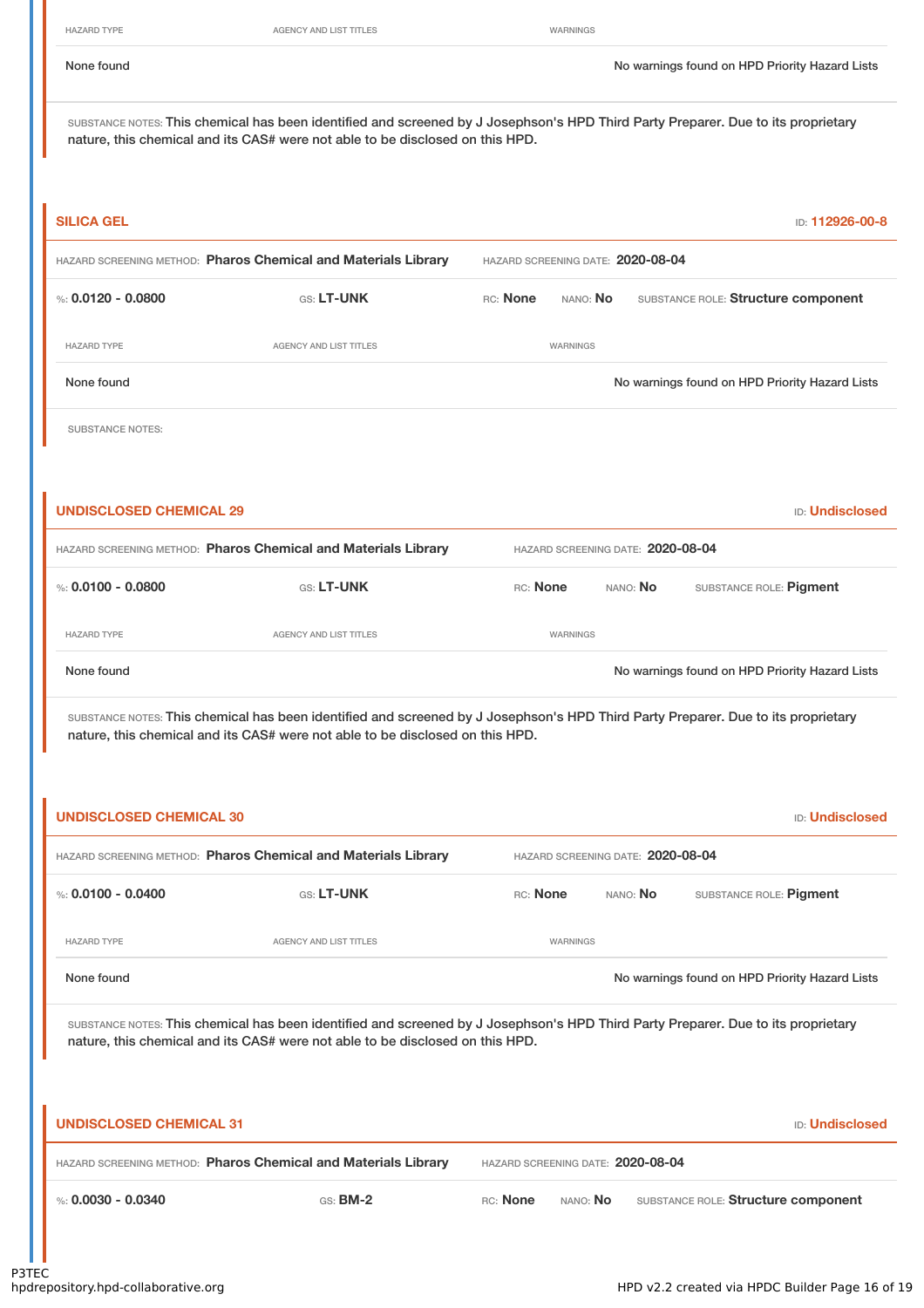HAZARD TYPE **AGENCY AND LIST TITLES** WARNINGS

SUBSTANCE NOTES: This chemical has been identified and screened by J Josephson's HPD Third Party Preparer. Due to its proprietary nature, this chemical and its CAS# were not able to be disclosed on this HPD. The GreenScreen® Benchmark assessment score of BM-2 was provided through the HPD 2.2 Builder Tool.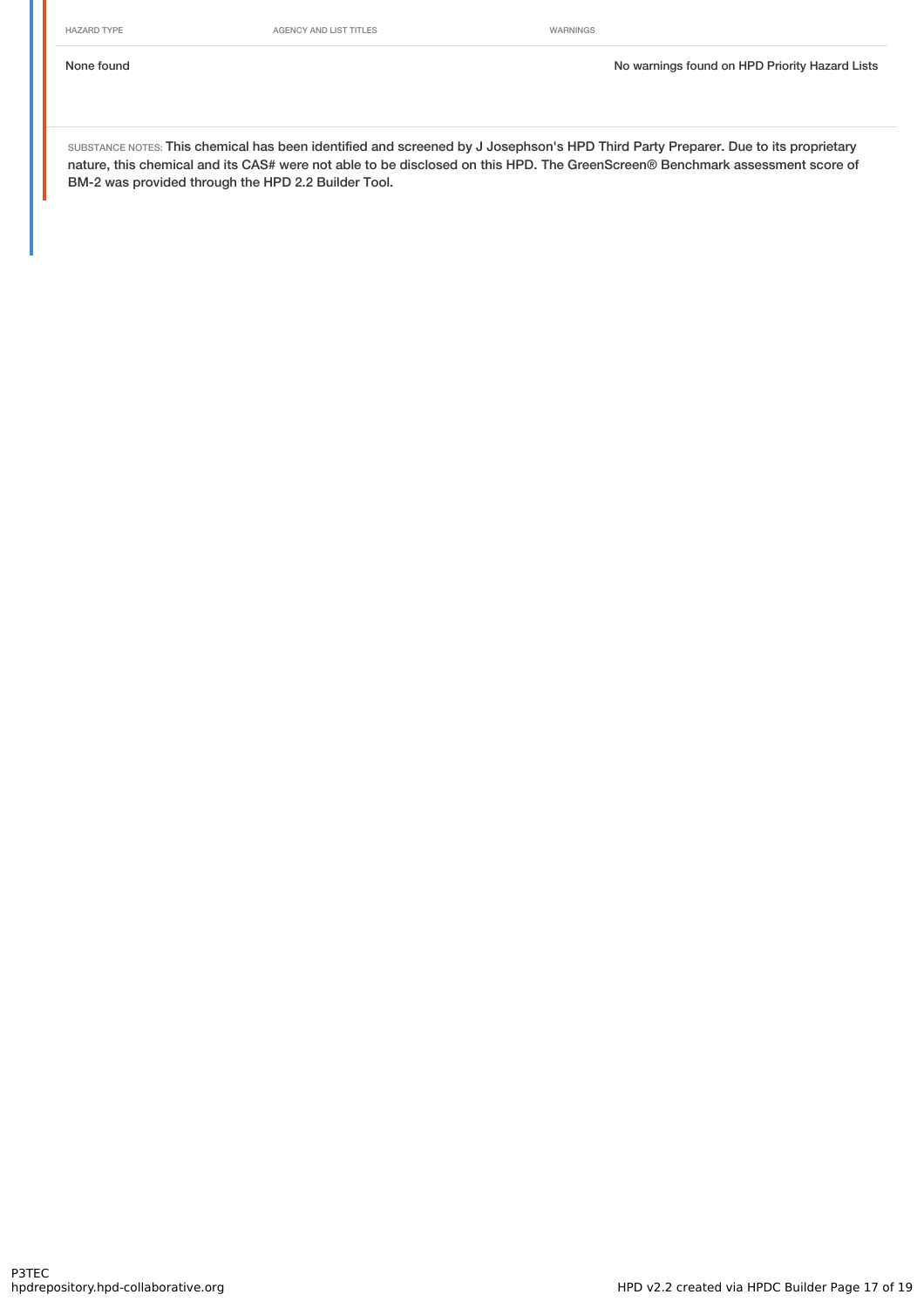This section lists applicable certification and standards compliance information for VOC emissions and VOC content. Other types of *health or environmental performance testing or certifications completed for the product may be provided.*

| <b>VOC EMISSIONS</b>                                                                                           | CDPH Standard Method V1.2 (Section 01350/CHPS) - Classroom &<br>Office scenario |                     |                                                     |  |  |
|----------------------------------------------------------------------------------------------------------------|---------------------------------------------------------------------------------|---------------------|-----------------------------------------------------|--|--|
| CERTIFYING PARTY: Self-declared<br>APPLICABLE FACILITIES: 35 Horizon Blvd., South<br>Hackensack, NJ 07606, USA | <b>ISSUE DATE: 2017-</b><br>$05-18$                                             | <b>EXPIRY DATE:</b> | CERTIFIER OR LAB: Berkeley<br><b>Analytical Lab</b> |  |  |

CERTIFICATE URL:

CERTIFICATION AND COMPLIANCE NOTES: P3TEC complies with the CDPH/EHLB Standard Method V1.2 for the School Classroom and Private Office scenarios. Berkeley Analytical completed a VOC Test certificate as an independent, accredited laboratory

| <b>LCA</b>                                                                                                         | <b>Environmental Product Declaration (EPD) by SCS</b> |                                  |                                                 |  |
|--------------------------------------------------------------------------------------------------------------------|-------------------------------------------------------|----------------------------------|-------------------------------------------------|--|
| CERTIFYING PARTY: Third Party<br>APPLICABLE FACILITIES: 35 Horizon Boulevard South<br>Hackensack, NJ 07606         | ISSUE DATE: $2017-$<br>09-28                          | expiry date: $2022$ -<br>$09-27$ | CERTIFIER OR LAB: SCS<br><b>Global Services</b> |  |
| CERTIFICATE URL:<br>https://www.scscertified.com/products/cert_pdfs/SCS-<br>EPD-04675 J-Josephson-P3TEC 041618.pdf |                                                       |                                  |                                                 |  |

CERTIFICATION AND COMPLIANCE NOTES: EPD Number: SCS-EPD-04675. This EPD conforms to ISO 14025, 14040, ISO 14044, and EN 15804. Part A: Calculation Rules for the Life Cycle Assessment and Requirements on the Project Report. Version 1.5, 2016. Part B: Requirements on the EPD for Wall coverings. Version 1.1, 2016.

# **H** Section 4: Accessories

This section lists related products or materials that the manufacturer requires or recommends for installation (such as adhesives or fasteners), maintenance, cleaning, or operations. For information relating to the contents of these related products, refer to their *applicable Health Product Declarations, if available.*

No accessories are required for this product.

# **Section 5: General Notes**

All Undisclosed chemicals present in this HPD have been identified and screened by J. Josephson's HPD Third Party Preparer. Due to the confidentiality of some of the ingredients, per supplier proprietary disclosures, some of the chemical names and CAS#s were not able to be displayed on this HPD. The manufacturer worked with a third party HPD Preparer to verify that all residual and impurities have been considered under this current HPD.